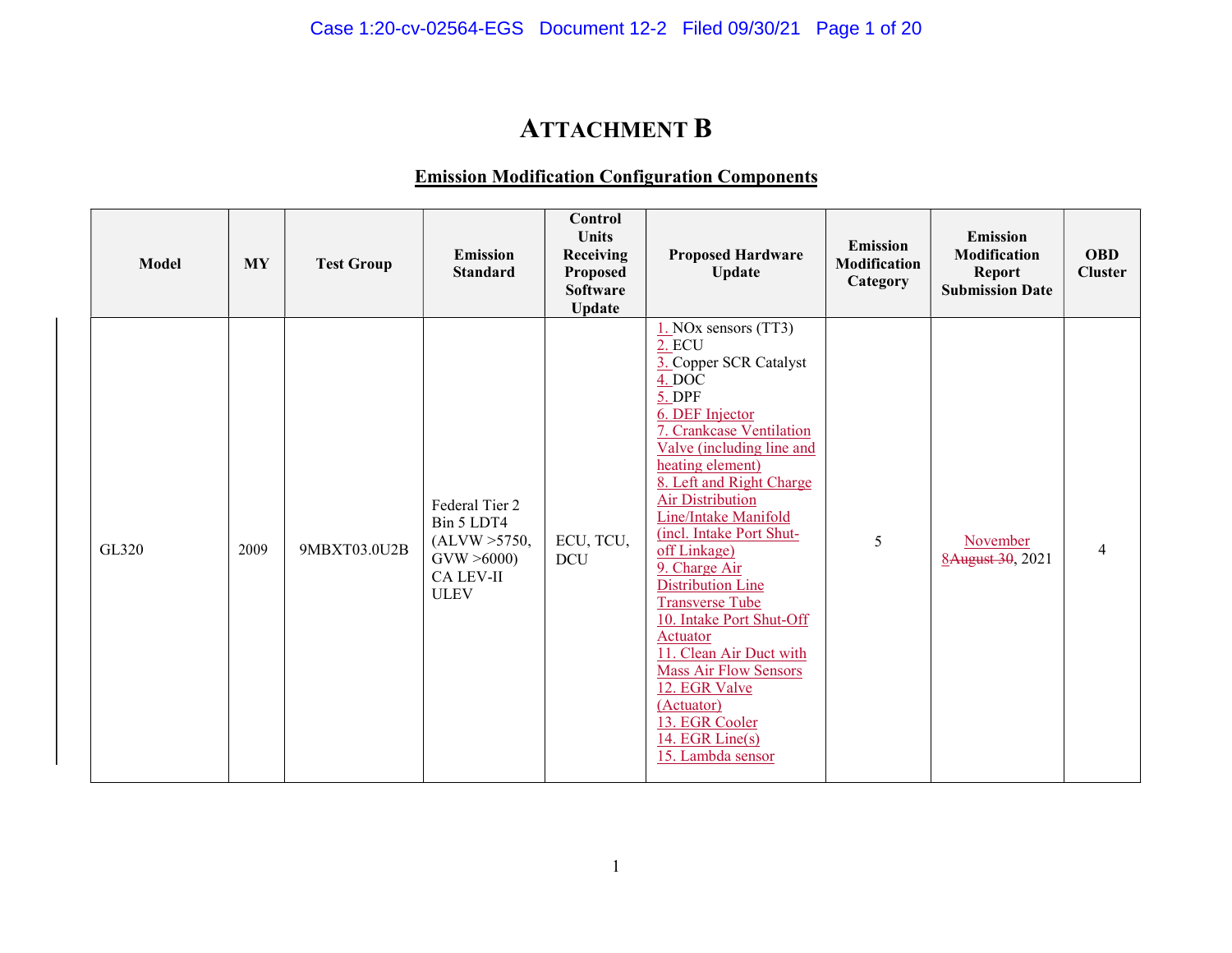### Case 1:20-cv-02564-EGS Document 12-2 Filed 09/30/21 Page 2 of 20

| <b>Model</b>  | <b>MY</b> | <b>Test Group</b> | <b>Emission</b><br><b>Standard</b>                                                                   | <b>Control</b><br><b>Units</b><br>Receiving<br><b>Proposed</b><br><b>Software</b><br><b>Update</b> | <b>Proposed Hardware</b><br><b>Update</b>                                                                                                                                                                                                                                                                                                                                                                                                                                                                                                                                    | <b>Emission</b><br><b>Modification</b><br>Category | <b>Emission</b><br><b>Modification</b><br><b>Report</b><br><b>Submission Date</b> | <b>OBD</b><br><b>Cluster</b> |
|---------------|-----------|-------------------|------------------------------------------------------------------------------------------------------|----------------------------------------------------------------------------------------------------|------------------------------------------------------------------------------------------------------------------------------------------------------------------------------------------------------------------------------------------------------------------------------------------------------------------------------------------------------------------------------------------------------------------------------------------------------------------------------------------------------------------------------------------------------------------------------|----------------------------------------------------|-----------------------------------------------------------------------------------|------------------------------|
| ML320<br>R320 | 2009      | 9MBXT03.0U2A      | Federal Tier 2<br>Bin 5 LDT3<br>(ALVW 3751-<br>5750, GVW<br>>6000<br><b>CA LEV-II</b><br><b>ULEV</b> | ECU, TCU,<br>DCU                                                                                   | $1.$ NOx sensors (TT3)<br>2. ECU<br>3. Copper SCR Catalyst<br>4. DOC<br>5. DPF<br>6. DEF Injector<br>7. Crankcase Ventilation<br>Valve (including line and<br>heating element)<br>8. Left and Right Charge<br><b>Air Distribution</b><br>Line/Intake Manifold<br>(incl. Intake Port Shut-<br>off Linkage)<br>9. Charge Air<br><b>Distribution Line</b><br><b>Transverse Tube</b><br>10. Intake Port Shut-Off<br>Actuator<br>11. Clean Air Duct with<br><b>Mass Air Flow Sensors</b><br>12. EGR Valve<br>(Actuator)<br>13. EGR Cooler<br>14. EGR Line(s)<br>15. Lambda sensor | 5                                                  | November<br>8August 30, 2021                                                      | 4                            |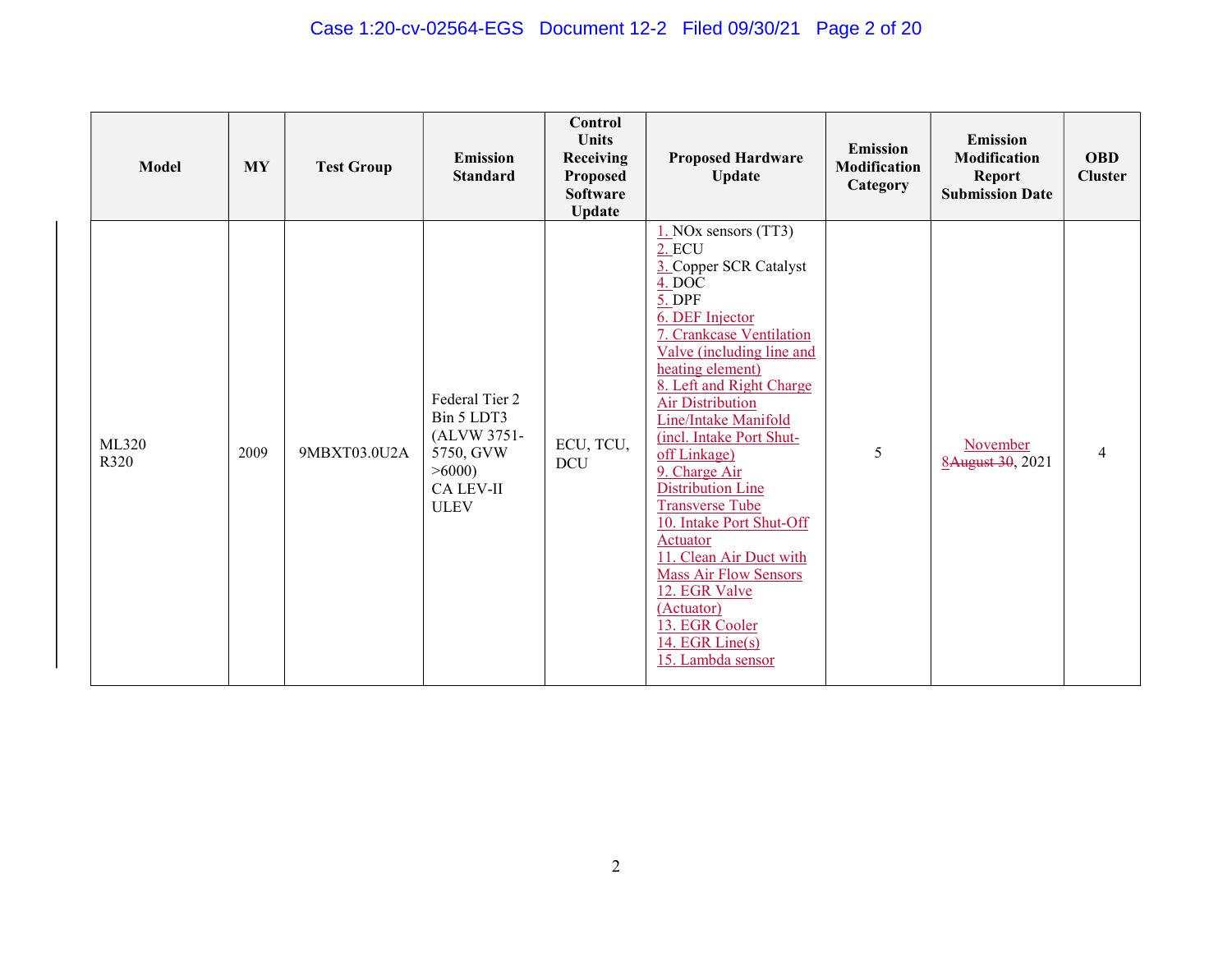# Case 1:20-cv-02564-EGS Document 12-2 Filed 09/30/21 Page 3 of 20

| <b>Model</b> | <b>MY</b> | <b>Test Group</b> | <b>Emission</b><br><b>Standard</b>                                                             | <b>Control</b><br><b>Units</b><br>Receiving<br><b>Proposed</b><br><b>Software</b><br><b>Update</b> | <b>Proposed Hardware</b><br><b>Update</b>                                                                                                                                                                                                                                                                                                                                                                                                                                                                                                                 | <b>Emission</b><br><b>Modification</b><br>Category | <b>Emission</b><br><b>Modification</b><br><b>Report</b><br><b>Submission Date</b> | <b>OBD</b><br><b>Cluster</b> |
|--------------|-----------|-------------------|------------------------------------------------------------------------------------------------|----------------------------------------------------------------------------------------------------|-----------------------------------------------------------------------------------------------------------------------------------------------------------------------------------------------------------------------------------------------------------------------------------------------------------------------------------------------------------------------------------------------------------------------------------------------------------------------------------------------------------------------------------------------------------|----------------------------------------------------|-----------------------------------------------------------------------------------|------------------------------|
| GL350        | 2010      | AMBXT03.0U2B      | Federal Tier 2<br>Bin 5 LDT4<br>(ALVW > 5750,<br>GVW > 6000<br><b>CA LEV-II</b><br><b>ULEV</b> | ECU, TCU,<br><b>DCU</b>                                                                            | $1.$ NOx sensors (TT3)<br>2. ECU<br>3. Copper SCR Catalyst<br>4. DOC<br>$5.$ DPF<br>6. DEF Injector<br>7. Crankcase Ventilation<br>Valve (including line and<br>heating element)<br>8. Left and Right Charge<br><b>Air Distribution</b><br>Line/Intake Manifold<br>(incl. Intake Port Shut-<br>off Linkage)<br>9. Charge Air<br><b>Distribution Line</b><br><b>Transverse Tube</b><br>10. Intake Port Shut-Off<br>Actuator<br>11. Clean Air Duct with<br><b>Mass Air Flow Sensors</b><br>12. EGR Valve<br>(Actuator)<br>13. EGR Cooler<br>14. EGR Line(s) | 5                                                  | November<br>8August 30, 2021                                                      | 4                            |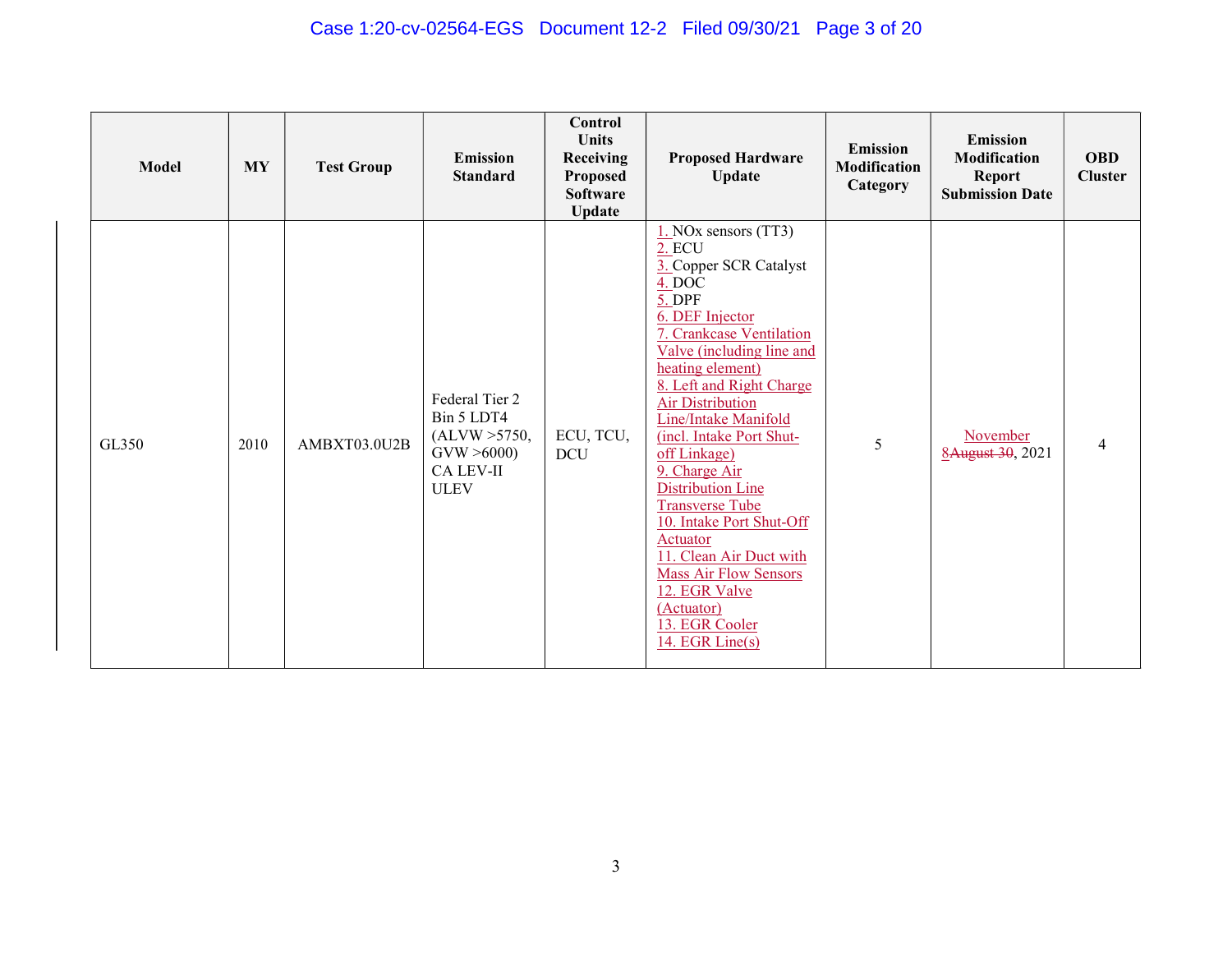### Case 1:20-cv-02564-EGS Document 12-2 Filed 09/30/21 Page 4 of 20

| <b>Model</b>                                                                                                                               | <b>MY</b> | <b>Test Group</b> | <b>Emission</b><br><b>Standard</b>                                                                   | Control<br><b>Units</b><br>Receiving<br>Proposed<br><b>Software</b><br><b>Update</b> | <b>Proposed Hardware</b><br><b>Update</b>                                                                                                                                                                                                                                                                                                                                                                                                                                                                                                                        | <b>Emission</b><br><b>Modification</b><br>Category | <b>Emission</b><br>Modification<br><b>Report</b><br><b>Submission Date</b> | <b>OBD</b><br><b>Cluster</b> |
|--------------------------------------------------------------------------------------------------------------------------------------------|-----------|-------------------|------------------------------------------------------------------------------------------------------|--------------------------------------------------------------------------------------|------------------------------------------------------------------------------------------------------------------------------------------------------------------------------------------------------------------------------------------------------------------------------------------------------------------------------------------------------------------------------------------------------------------------------------------------------------------------------------------------------------------------------------------------------------------|----------------------------------------------------|----------------------------------------------------------------------------|------------------------------|
| ML350<br>R350                                                                                                                              | 2010      | AMBXT03.0U2A      | Federal Tier 2<br>Bin 5 LDT3<br>(ALVW 3751-<br>5750, GVW<br>>6000<br><b>CA LEV-II</b><br><b>ULEV</b> | ECU, TCU,<br><b>DCU</b>                                                              | $1.$ NOx sensors (TT3)<br><b>2. ECU</b><br>3. Copper SCR Catalyst<br>4. DOC<br>$5.$ DPF<br>6. DEF Injector<br>7. Crankcase Ventilation<br>Valve (including line and<br>heating element)<br>8. Left and Right Charge<br><b>Air Distribution</b><br>Line/Intake Manifold<br>(incl. Intake Port Shut-<br>off Linkage)<br>9. Charge Air<br><b>Distribution Line</b><br><b>Transverse Tube</b><br>10. Intake Port Shut-Off<br>Actuator<br>11. Clean Air Duct with<br><b>Mass Air Flow Sensors</b><br>12. EGR Valve<br>(Actuator)<br>13. EGR Cooler<br>14. EGR Line(s) | 5                                                  | November<br>8August 30, 2021                                               | 4                            |
| Sprinter 6-cyl.<br>(OM642), 3.88T<br>and 4.53T<br>(Freightliner 2500,<br>Freightliner 3500,<br>Sprinter 2500 CDI,<br>Sprinter 3500<br>CDI) | 2010      | AMBXT03.0HD1      | Federal HDV 40<br>C.F.R. § 1816-<br>08 (8500-10000<br>GVWR)<br>CA LEV-II<br><b>ULEV</b>              | ECU, TCU,<br>DCU,<br>Instrument<br>Cluster                                           | $1.$ NOx sensors (TT3)<br>2. ECU<br>3. Copper SCR Catalyst<br>4. Instrument Cluster if<br>existing part number is<br>9069018200 or<br>9069018600                                                                                                                                                                                                                                                                                                                                                                                                                 | $\overline{2}$                                     | Prior to signature                                                         |                              |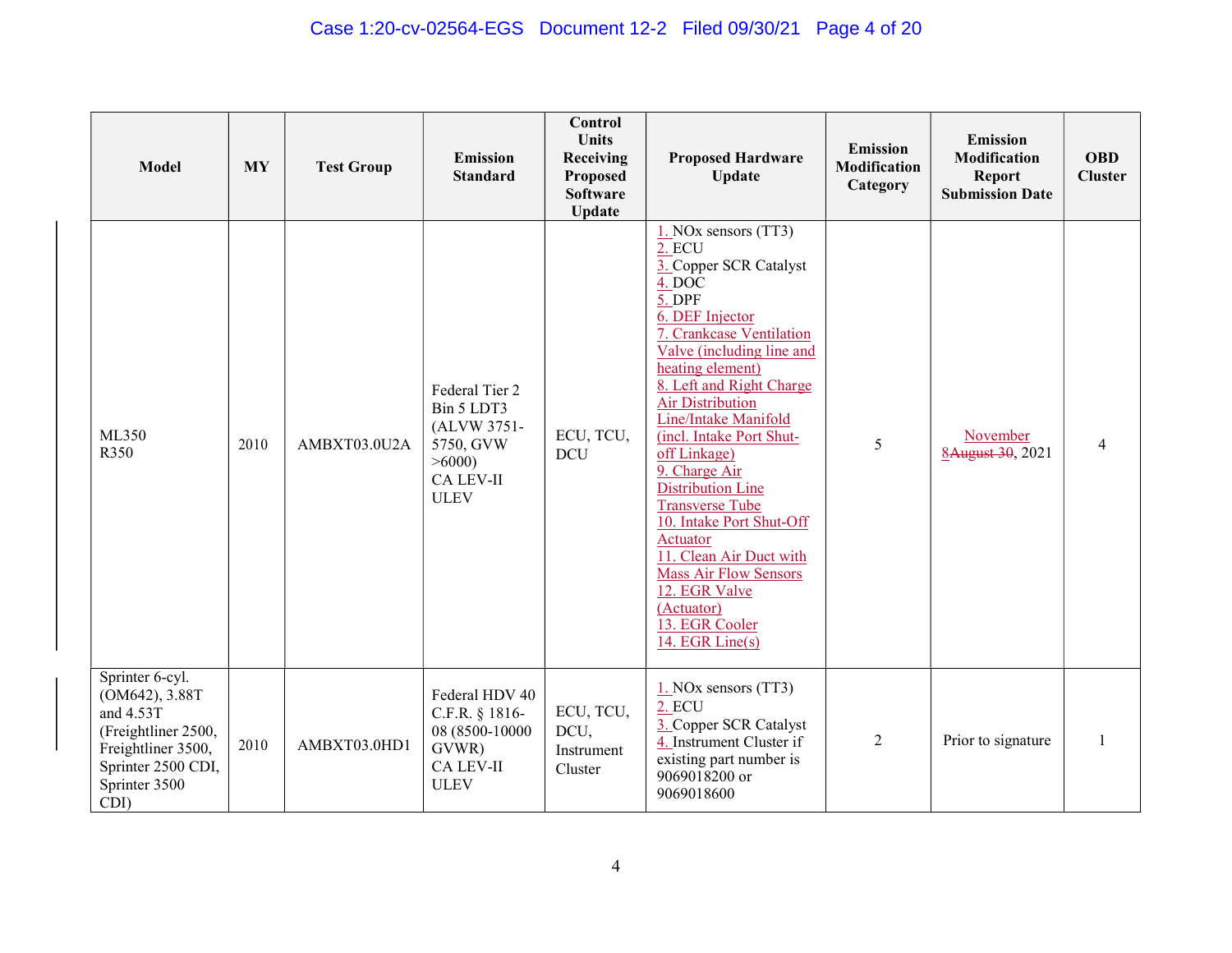| <b>Model</b>                                                                   | <b>MY</b> | <b>Test Group</b> | <b>Emission</b><br><b>Standard</b>                                                               | Control<br><b>Units</b><br>Receiving<br><b>Proposed</b><br><b>Software</b><br><b>Update</b> | <b>Proposed Hardware</b><br>Update                                                                                                                                                                                                                                                                                                                                                                                                                                                                                                                                                             | <b>Emission</b><br>Modification<br>Category | <b>Emission</b><br>Modification<br><b>Report</b><br><b>Submission Date</b> | <b>OBD</b><br><b>Cluster</b> |
|--------------------------------------------------------------------------------|-----------|-------------------|--------------------------------------------------------------------------------------------------|---------------------------------------------------------------------------------------------|------------------------------------------------------------------------------------------------------------------------------------------------------------------------------------------------------------------------------------------------------------------------------------------------------------------------------------------------------------------------------------------------------------------------------------------------------------------------------------------------------------------------------------------------------------------------------------------------|---------------------------------------------|----------------------------------------------------------------------------|------------------------------|
| Sprinter 6-cyl.<br>(OM642), 5T<br>(Freightliner 3500,<br>Sprinter 3500<br>CDI) | 2010      | AMBXT03.0HD2      | Federal HDV 40<br>C.F.R. § 1816-<br>08<br>$(10001 - 14000)$<br>GVWR)<br>CA LEV-II<br><b>ULEV</b> | ECU, TCU,<br>DCU,<br>Instrument<br>Cluster                                                  | $1.$ NOx sensors (TT3)<br>2. ECU<br>3. Copper SCR Catalyst<br>4. Instrument Cluster if<br>existing part number is<br>9069018200 or<br>9069018600                                                                                                                                                                                                                                                                                                                                                                                                                                               | $\overline{2}$                              | Prior to signature                                                         |                              |
| E350                                                                           | 2011      | BMBXV03.0U2B      | Federal Tier 2<br>Bin 5 LDV<br><b>CA LEV-II</b><br><b>ULEV</b>                                   | ECU, TCU,<br>DCU                                                                            | $1.$ NOx sensors (TT3)<br>2. ECU<br>3. Copper SCR Catalyst<br>$\overline{4.}$ DOC<br>5. DPF<br>6. Conversion of Lambda<br>sensor to plug<br>7. Crankcase Ventilation<br>Valve (including line and<br>heating element)<br>8. Left and Right Charge<br><b>Air Distribution</b><br>Line/Intake Manifold<br>(incl. Intake Port Shut-<br>off Linkage)<br>9. Charge Air<br><b>Distribution Line</b><br><b>Transverse Tube</b><br>10. Intake Port Shut-Off<br>Actuator<br>11. Clean Air Duct with<br><b>Mass Air Flow Sensors</b><br>12. EGR Valve<br>(Actuator)<br>13. EGR Cooler<br>14. EGR Line(s) | $8\,$                                       | January<br>31Oetober 4,<br>20224                                           |                              |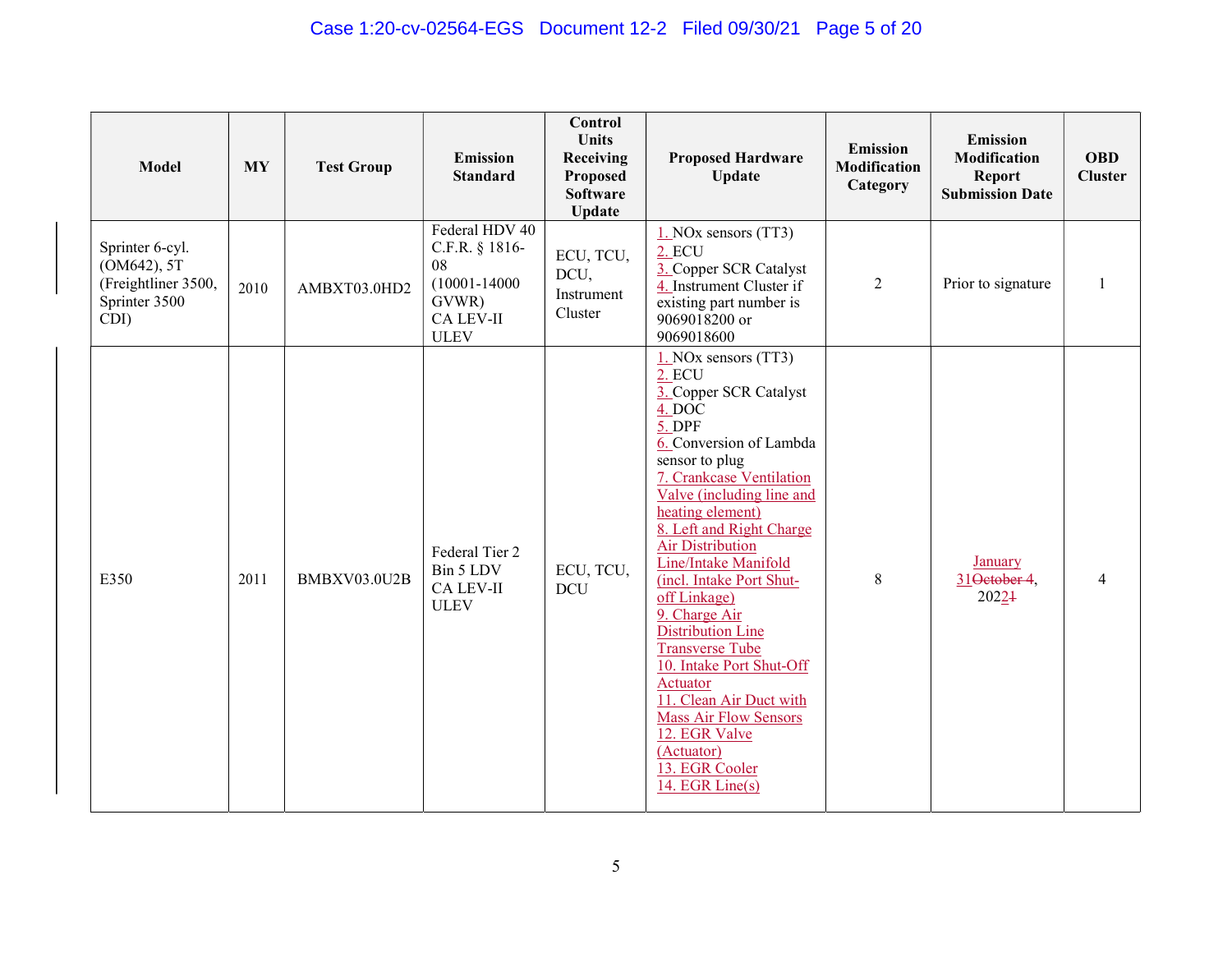# Case 1:20-cv-02564-EGS Document 12-2 Filed 09/30/21 Page 6 of 20

| <b>Model</b> | <b>MY</b> | <b>Test Group</b> | <b>Emission</b><br><b>Standard</b>                                                             | Control<br><b>Units</b><br>Receiving<br><b>Proposed</b><br><b>Software</b><br><b>Update</b> | <b>Proposed Hardware</b><br><b>Update</b>                                                                                                                                                                                                                                                                                                                                                                                                                                                                                                               | <b>Emission</b><br>Modification<br>Category | <b>Emission</b><br>Modification<br><b>Report</b><br><b>Submission Date</b> | <b>OBD</b><br><b>Cluster</b> |
|--------------|-----------|-------------------|------------------------------------------------------------------------------------------------|---------------------------------------------------------------------------------------------|---------------------------------------------------------------------------------------------------------------------------------------------------------------------------------------------------------------------------------------------------------------------------------------------------------------------------------------------------------------------------------------------------------------------------------------------------------------------------------------------------------------------------------------------------------|---------------------------------------------|----------------------------------------------------------------------------|------------------------------|
| GL350 4MATIC | 2011      | BMBXT03.0U2B      | Federal Tier 2<br>Bin 5 LDT4<br>(ALVW > 5750,<br>GVW > 6000<br><b>CA LEV-II</b><br><b>ULEV</b> | ECU, TCU,<br><b>DCU</b>                                                                     | $1.$ NOx sensors (TT3)<br>2. ECU<br>3. Copper SCR Catalyst<br>4. DOC<br>5. DPF<br>6. DEF Injector<br>7. Crankcase Ventilation<br>Valve (including line and<br>heating element)<br>8. Left and Right Charge<br><b>Air Distribution</b><br>Line/Intake Manifold<br>(incl. Intake Port Shut-<br>off Linkage)<br>9. Charge Air<br><b>Distribution Line</b><br><b>Transverse Tube</b><br>10. Intake Port Shut-Off<br>Actuator<br>11. Clean Air Duct with<br><b>Mass Air Flow Sensors</b><br>12. EGR Valve<br>(Actuator)<br>13. EGR Cooler<br>14. EGR Line(s) | 5                                           | November<br>8August 30, 2021                                               | 4                            |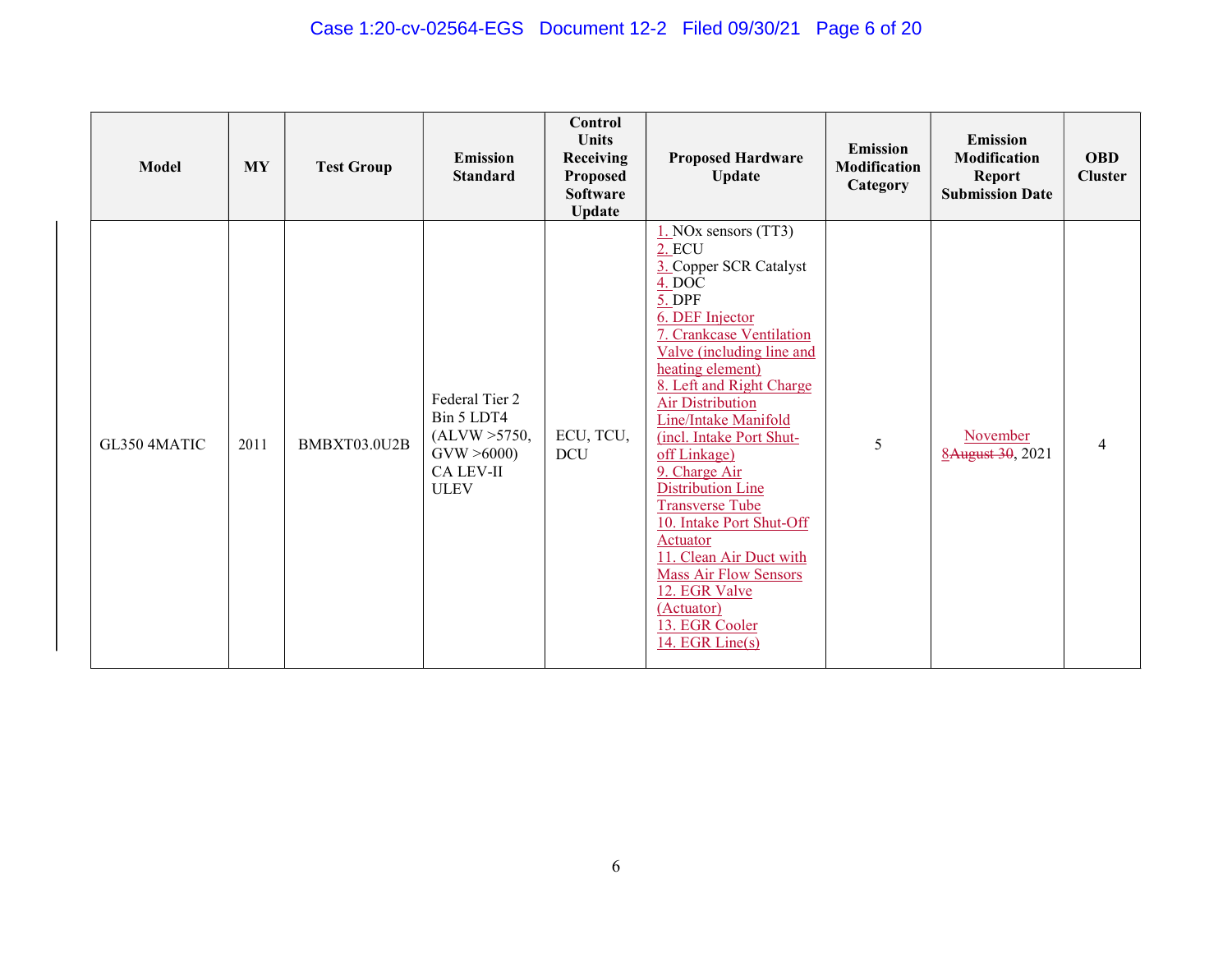### Case 1:20-cv-02564-EGS Document 12-2 Filed 09/30/21 Page 7 of 20

| <b>Model</b>                                                                                                                           | <b>MY</b> | <b>Test Group</b> | <b>Emission</b><br><b>Standard</b>                                                            | Control<br><b>Units</b><br>Receiving<br><b>Proposed</b><br><b>Software</b><br><b>Update</b> | <b>Proposed Hardware</b><br><b>Update</b>                                                                                                                                                                                                                                                                                                                                                                                                                                                                                                          | <b>Emission</b><br><b>Modification</b><br>Category | <b>Emission</b><br>Modification<br><b>Report</b><br><b>Submission Date</b> | <b>OBD</b><br><b>Cluster</b> |
|----------------------------------------------------------------------------------------------------------------------------------------|-----------|-------------------|-----------------------------------------------------------------------------------------------|---------------------------------------------------------------------------------------------|----------------------------------------------------------------------------------------------------------------------------------------------------------------------------------------------------------------------------------------------------------------------------------------------------------------------------------------------------------------------------------------------------------------------------------------------------------------------------------------------------------------------------------------------------|----------------------------------------------------|----------------------------------------------------------------------------|------------------------------|
| ML350 4MATIC<br>R350 4MATIC                                                                                                            | 2011      | BMBXT03.0U2A      | Federal Tier 2<br>Bin 5 LDT3<br>(ALVW 3751-<br>5750, GVW<br>>6000<br>CA LEV-II<br><b>ULEV</b> | ECU, TCU,<br><b>DCU</b>                                                                     | $1.$ NOx sensors (TT3)<br>2. ECU<br>3. Copper SCR Catalyst<br>$4.$ DOC<br>5. DPF<br>6. DEF Injector<br>7. Crankcase Ventilation<br>Valve (including line and<br>heating element)<br>8. Left and Right Charge<br><b>Air Distribution</b><br>Line/Intake Manifold<br>(incl. Intake Port Shut-<br>off Linkage)<br>9. Charge Air<br>Distribution Line<br><b>Transverse Tube</b><br>10. Intake Port Shut-Off<br>Actuator<br>11. Clean Air Duct with<br><b>Mass Air Flow Sensors</b><br>12. EGR Valve<br>(Actuator)<br>13. EGR Cooler<br>14. EGR Line(s) | 5                                                  | November<br>8August 30, 2021                                               | 4                            |
| Sprinter 6-cyl.<br>(OM642), 3.88T<br>and 4.53T<br>(Freightliner 2500,<br>Freightliner 3500,<br>Sprinter 2500 CDI,<br>Sprinter 3500 CDI | 2011      | BMBXT03.0HD1      | Federal HDV 40<br>C.F.R. $§$ 1816-<br>08 (8500-10000<br>GVWR)<br>CA LEV-II<br><b>ULEV</b>     | ECU, TCU,<br>DCU,<br>Instrument<br>Cluster                                                  | $1.$ NOx sensors (TT3)<br>2. ECU<br>3. Copper SCR Catalyst<br>4. Instrument Cluster if<br>existing part number is<br>9069018200 or<br>9069018600                                                                                                                                                                                                                                                                                                                                                                                                   | $\overline{2}$                                     | Prior to signature                                                         |                              |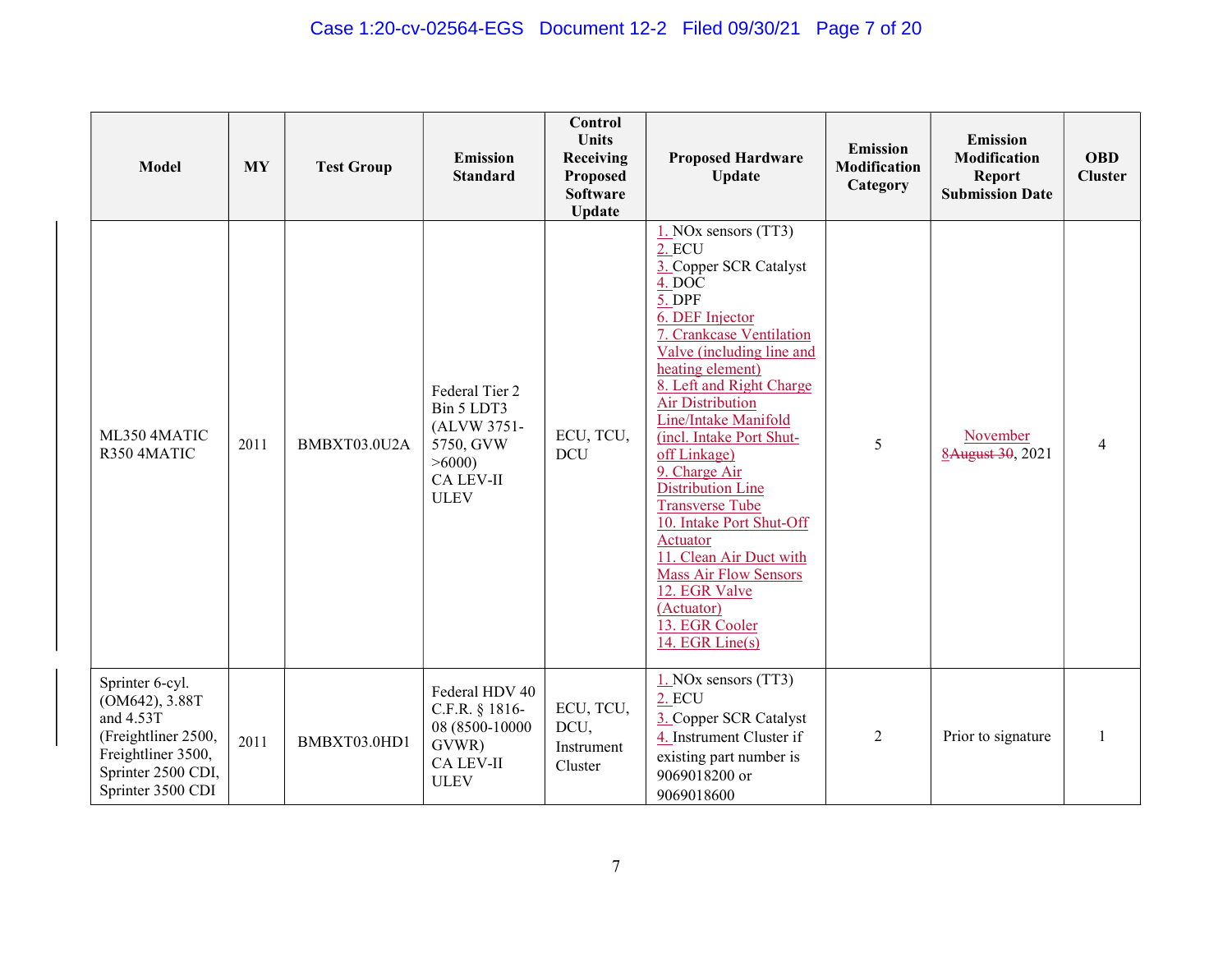| <b>Model</b>                                                                   | <b>MY</b> | <b>Test Group</b> | <b>Emission</b><br><b>Standard</b>                                                               | Control<br><b>Units</b><br>Receiving<br>Proposed<br><b>Software</b><br><b>Update</b> | <b>Proposed Hardware</b><br>Update                                                                                                                                                                                                                                                                                                                                                                                                                                                                                                                                                | <b>Emission</b><br><b>Modification</b><br>Category | <b>Emission</b><br><b>Modification</b><br><b>Report</b><br><b>Submission Date</b> | <b>OBD</b><br><b>Cluster</b> |
|--------------------------------------------------------------------------------|-----------|-------------------|--------------------------------------------------------------------------------------------------|--------------------------------------------------------------------------------------|-----------------------------------------------------------------------------------------------------------------------------------------------------------------------------------------------------------------------------------------------------------------------------------------------------------------------------------------------------------------------------------------------------------------------------------------------------------------------------------------------------------------------------------------------------------------------------------|----------------------------------------------------|-----------------------------------------------------------------------------------|------------------------------|
| Sprinter 6-cyl.<br>(OM642), 5T<br>(Freightliner 3500,<br>Sprinter 3500<br>CDI) | 2011      | BMBXT03.0HD2      | Federal HDV 40<br>C.F.R. § 1816-<br>08 (10001-<br>14000 GVWR)<br><b>CA LEV-II</b><br><b>ULEV</b> | ECU, TCU,<br>DCU,<br>Instrument<br>Cluster                                           | $1.$ NOx sensors (TT3)<br>2. ECU<br>3. Copper SCR Catalyst<br>4. Instrument Cluster if<br>existing part number is<br>9069018200 or<br>9069018600                                                                                                                                                                                                                                                                                                                                                                                                                                  | $\overline{2}$                                     | Prior to signature                                                                |                              |
| E350 BLUETEC                                                                   | 2012      | CMBXV03.0U2B      | Federal Tier 2<br>Bin 5 LDV<br><b>CA LEV-II</b><br><b>ULEV</b>                                   | ECU, TCU,<br><b>DCU</b>                                                              | 1. NOx sensors (TT3)<br>2. ECU<br>3. Copper SCR Catalyst<br>4. DOC<br>$5.$ DPF<br>6. Conversion of Lambda<br>sensor to plug<br>7. Crankcase Ventilation<br>Valve (including line and<br>heating element)<br>8. Left and Right Charge<br><b>Air Distribution</b><br>Line/Intake Manifold<br>(incl. Intake Port Shut-<br>off Linkage)<br>9. Charge Air<br><b>Distribution Line</b><br><b>Transverse Tube</b><br>10. Intake Port Shut-Off<br>Actuator<br>11. Clean Air Duct with<br><b>Mass Air Flow Sensors</b><br>12. EGR Valve<br>(Actuator)<br>13. EGR Cooler<br>14. EGR Line(s) | $\,$ 8 $\,$                                        | January<br>31 October 4,<br>20224                                                 |                              |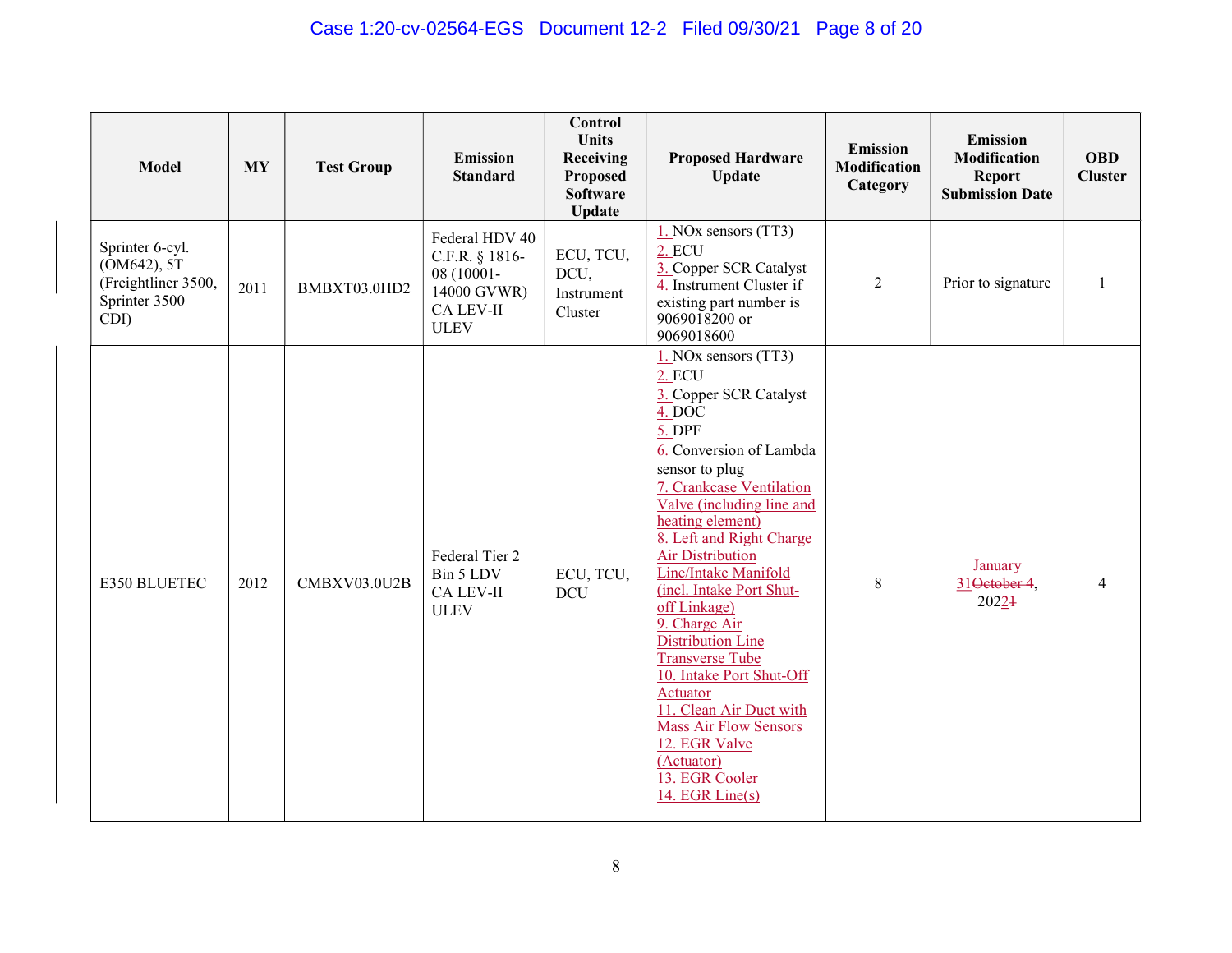# Case 1:20-cv-02564-EGS Document 12-2 Filed 09/30/21 Page 9 of 20

| <b>Model</b>                                      | <b>MY</b> | <b>Test Group</b> | Emission<br><b>Standard</b>                                                                    | Control<br><b>Units</b><br>Receiving<br><b>Proposed</b><br><b>Software</b><br><b>Update</b> | <b>Proposed Hardware</b><br><b>Update</b>                                                                                                                                                                                                                                                                                                                                                                                                                                                                                                        | <b>Emission</b><br>Modification<br>Category | <b>Emission</b><br>Modification<br><b>Report</b><br><b>Submission Date</b> | <b>OBD</b><br><b>Cluster</b> |
|---------------------------------------------------|-----------|-------------------|------------------------------------------------------------------------------------------------|---------------------------------------------------------------------------------------------|--------------------------------------------------------------------------------------------------------------------------------------------------------------------------------------------------------------------------------------------------------------------------------------------------------------------------------------------------------------------------------------------------------------------------------------------------------------------------------------------------------------------------------------------------|---------------------------------------------|----------------------------------------------------------------------------|------------------------------|
| GL350 BLUETEC<br>4MATIC<br>R350 BLUETEC<br>4MATIC | 2012      | CMBXT03.0U2B      | Federal Tier 2<br>Bin 5 LDT4<br>(ALVW > 5750,<br>GVW > 6000<br><b>CA LEV-II</b><br><b>ULEV</b> | ECU, TCU,<br><b>DCU</b>                                                                     | $1.$ NOx sensors (TT3)<br>2. ECU<br>3. Copper SCR Catalyst<br>4. DOC<br>5. DPF<br>6. DEF Injector<br>7. Crankcase Ventilation<br>Valve (including line and<br>heating element)<br>8. Left and Right Charge<br><b>Air Distribution</b><br>Line/Intake Manifold<br>(incl. Intake Port Shut-<br>off Linkage)<br>9. Charge Air<br>Distribution Line<br><b>Transverse Tube</b><br>10. Intake Port Shut-Off<br>Actuator<br>11. Clean Air Duct with<br><b>Mass Air Flow Sensors</b><br>12. EGR Valve<br>(Actuator)<br>13. EGR Cooler<br>14. EGR Line(s) | 5                                           | November<br>8August 30, 2021                                               | 4                            |
| ML350 4MATIC                                      | 2012      | CMBXT03.0U2A      | Federal Tier 2<br>Bin 5 LDT4<br>(ALVW > 5750,<br>GVW > 6000<br><b>CA LEV-II</b><br><b>ULEV</b> | ECU, TCU,<br><b>DCU</b>                                                                     | $1.$ NOx sensors (TT3)<br>2. Copper SCR Catalyst<br>3. DOC<br>4. DPF<br>5. Coolant thermostat-if<br>existing part number is<br>A6422001915                                                                                                                                                                                                                                                                                                                                                                                                       | $\overline{4}$                              | September 28,<br>2020                                                      | 3                            |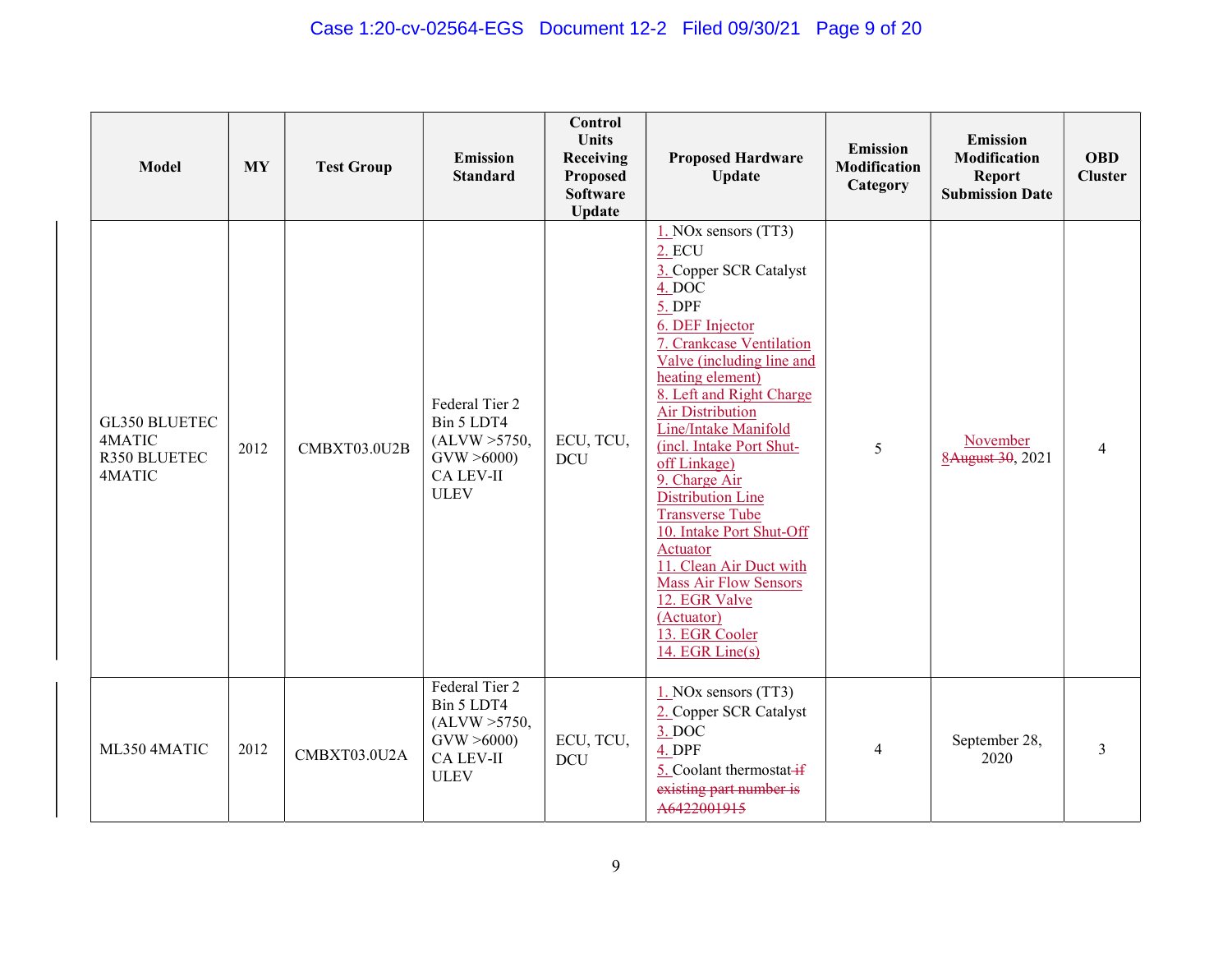| Model                                                                                                                                  | <b>MY</b> | <b>Test Group</b> | <b>Emission</b><br><b>Standard</b>                                                                 | Control<br><b>Units</b><br>Receiving<br><b>Proposed</b><br><b>Software</b><br><b>Update</b> | <b>Proposed Hardware</b><br><b>Update</b>                                                                                                                                               | <b>Emission</b><br><b>Modification</b><br>Category | <b>Emission</b><br><b>Modification</b><br><b>Report</b><br><b>Submission Date</b> | <b>OBD</b><br><b>Cluster</b> |
|----------------------------------------------------------------------------------------------------------------------------------------|-----------|-------------------|----------------------------------------------------------------------------------------------------|---------------------------------------------------------------------------------------------|-----------------------------------------------------------------------------------------------------------------------------------------------------------------------------------------|----------------------------------------------------|-----------------------------------------------------------------------------------|------------------------------|
| S350 4MATIC                                                                                                                            | 2012      | CMBXV03.0U2A      | Federal Tier 2<br>Bin 5 LDV<br><b>CA LEV-II</b><br><b>ULEV</b>                                     | ECU, TCU,<br><b>DCU</b>                                                                     | $1.$ NOx sensors (TT3)<br>2. Copper SCR Catalyst<br>3. DOC<br>4. DPF<br>5. Conversion of Lambda<br>sensor to plug<br>6. Coolant thermostat-if<br>existing part number is<br>A6422001915 | 6                                                  | October<br>4November 8,<br>2021                                                   | 3                            |
| Sprinter 6-cyl.<br>(OM642), 3.88T<br>and 4.53T<br>(Freightliner 2500,<br>Freightliner 3500,<br>Sprinter 2500 CDI,<br>Sprinter 3500 CDI | 2012      | CMBXT03.0HD1      | Federal HDV 40<br>C.F.R. § 1816-<br>08 (8500-10000<br>GVWR)<br><b>CA LEV-II</b><br><b>ULEV</b>     | ECU, TCU,<br>DCU,<br>Instrument<br>Cluster                                                  | 1. NOx sensors (TT3)<br>2. ECU<br>3. Copper SCR Catalyst<br>4. Instrument Cluster if<br>existing part number is<br>9069018200 or<br>9069018600                                          | $\overline{2}$                                     | Prior to signature                                                                |                              |
| Sprinter 6-cyl.<br>(OM642), 5T,<br>(Freightliner 3500,<br>Sprinter 3500<br>CDI)                                                        | 2012      | CMBXT03.0HD2      | Federal HDV 40<br>C.F.R. $§$ 1816-<br>08 (10001-<br>14000 GVWR)<br><b>CA LEV-II</b><br><b>ULEV</b> | ECU, TCU,<br>DCU,<br>Instrument<br>Cluster                                                  | $1.$ NOx sensors $(TT3)$<br>2. ECU<br>3. Copper SCR Catalyst<br>4. Instrument Cluster if<br>existing part number is<br>9069018200 or<br>9069018600                                      | $\overline{2}$                                     | Prior to signature                                                                |                              |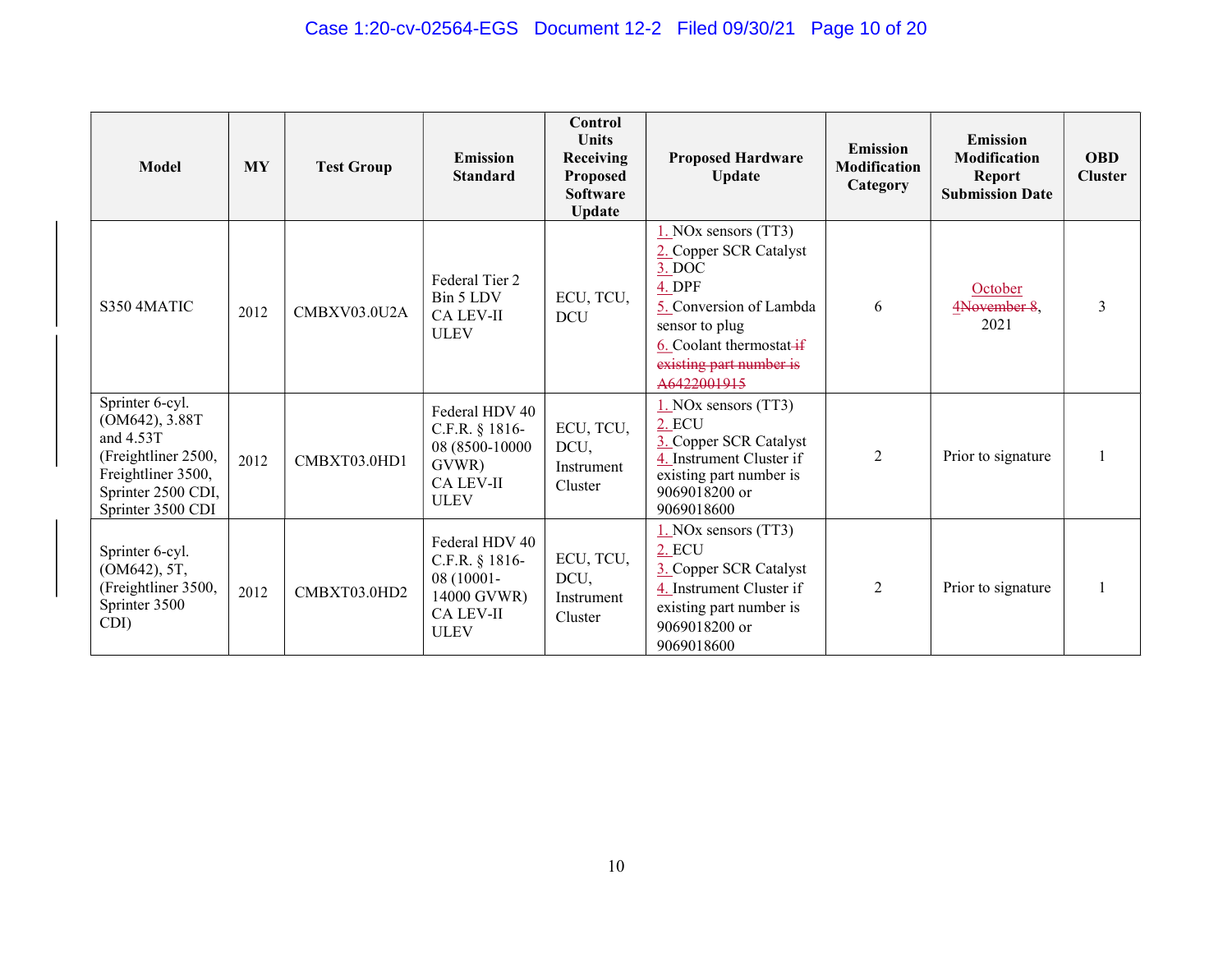# Case 1:20-cv-02564-EGS Document 12-2 Filed 09/30/21 Page 11 of 20

| <b>Model</b> | MY   | <b>Test Group</b> | <b>Emission</b><br><b>Standard</b>                             | <b>Control</b><br><b>Units</b><br>Receiving<br><b>Proposed</b><br><b>Software</b><br><b>Update</b> | <b>Proposed Hardware</b><br><b>Update</b>                                                                                                                                                                                                                                                                                                                                                                                                                                                                                                                                       | <b>Emission</b><br><b>Modification</b><br>Category | <b>Emission</b><br>Modification<br><b>Report</b><br><b>Submission Date</b> | <b>OBD</b><br><b>Cluster</b> |
|--------------|------|-------------------|----------------------------------------------------------------|----------------------------------------------------------------------------------------------------|---------------------------------------------------------------------------------------------------------------------------------------------------------------------------------------------------------------------------------------------------------------------------------------------------------------------------------------------------------------------------------------------------------------------------------------------------------------------------------------------------------------------------------------------------------------------------------|----------------------------------------------------|----------------------------------------------------------------------------|------------------------------|
| E350         | 2013 | DMBXV03.0U2B      | Federal Tier 2<br>Bin 5 LDV<br><b>CA LEV-II</b><br><b>ULEV</b> | ECU, TCU,<br><b>DCU</b>                                                                            | $1.$ NOx sensors (TT3)<br>2. Copper SCR Catalyst<br>$3.$ DOC<br>4. DPF<br>5. Conversion of Lambda<br>sensor to plug<br>6. Crankcase Ventilation<br>Valve (including line and<br>heating element)<br>7. Left and Right Charge<br><b>Air Distribution</b><br>Line/Intake Manifold<br>(incl. Intake Port Shut-<br>off Linkage)<br>8. Charge Air<br><b>Distribution Line</b><br><b>Transverse Tube</b><br>9. Intake Port Shut-Off<br><b>Actuator</b><br>10. Clean Air Duct with<br><b>Mass Air Flow Sensors</b><br>11. EGR Valve<br>(Actuator)<br>12. EGR Cooler<br>13. EGR Line(s) | $\overline{7}$                                     | <b>January</b><br>31Oetober 4,<br>20221                                    | 4                            |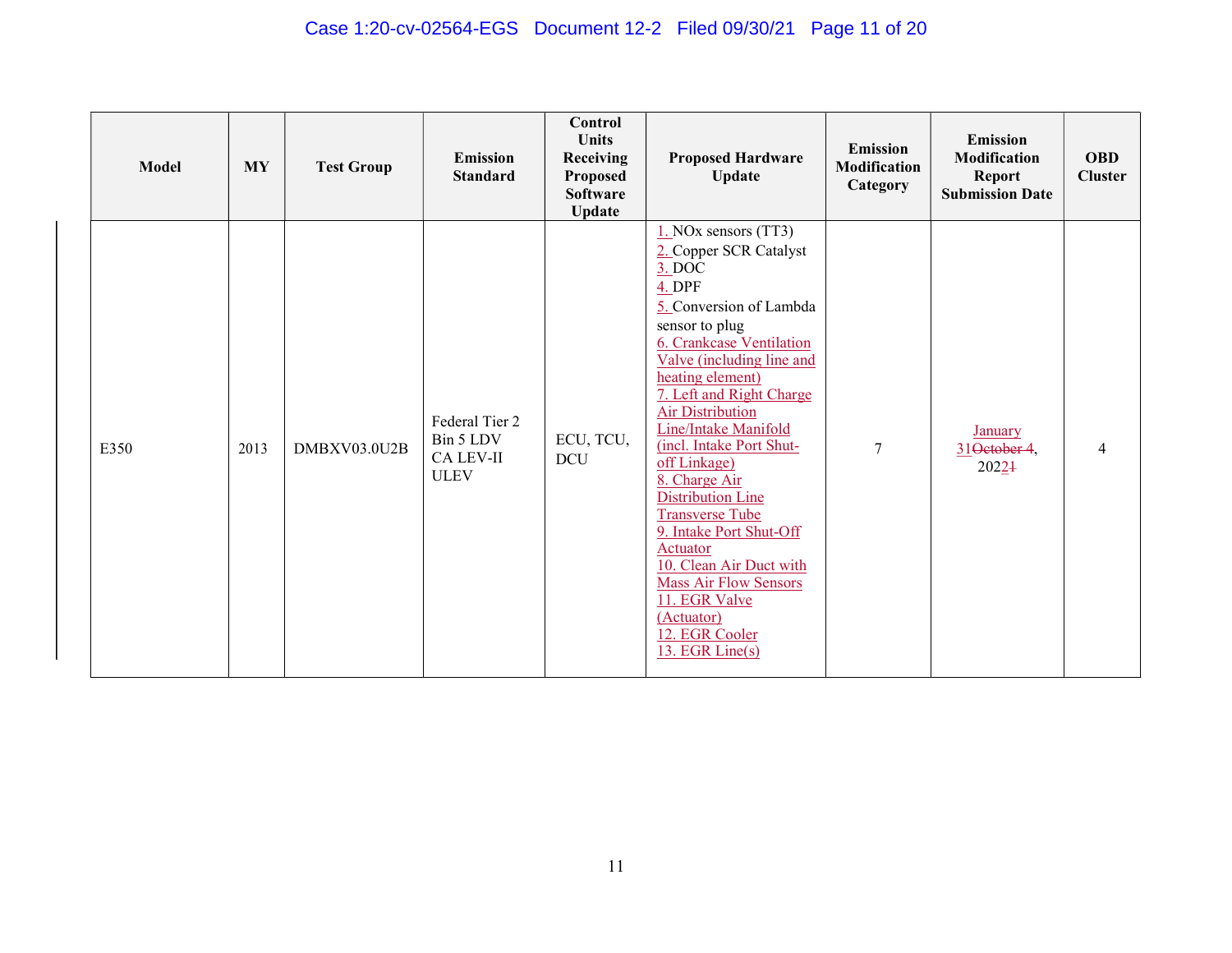| <b>Model</b>                                              | <b>MY</b> | <b>Test Group</b> | <b>Emission</b><br><b>Standard</b>                                                                  | Control<br><b>Units</b><br>Receiving<br>Proposed<br><b>Software</b><br>Update | <b>Proposed Hardware</b><br><b>Update</b>                                                                                                                  | <b>Emission</b><br><b>Modification</b><br>Category | <b>Emission</b><br>Modification<br><b>Report</b><br><b>Submission Date</b> | <b>OBD</b><br><b>Cluster</b> |
|-----------------------------------------------------------|-----------|-------------------|-----------------------------------------------------------------------------------------------------|-------------------------------------------------------------------------------|------------------------------------------------------------------------------------------------------------------------------------------------------------|----------------------------------------------------|----------------------------------------------------------------------------|------------------------------|
| GL350 BLUETEC<br>4MATIC<br>ML350 BLUETEC<br>4MATIC        | 2013      | DMBXT03.0U2A      | Federal Tier 2<br>Bin 5 LDT4<br>(ALVW > 5750,<br>GVW > 6000<br>CA LEV-II<br><b>ULEV</b>             | ECU, TCU,<br><b>DCU</b>                                                       | $1.$ NOx sensors (TT3)<br>2. PM sensor<br>3. Copper SCR Catalyst<br>4. DOC<br>5. DPF<br>6. Coolant thermostat-if<br>existing part number is<br>A6422001915 | $\overline{4}$                                     | September 28,<br>2020                                                      | 3                            |
| GLK250 4MATIC<br>(OM651)                                  | 2013      | DMBXT02.2U2A      | Federal Tier 2<br>Bin 5 LDT2<br>(LVW 3751-<br>5750,<br>GVW<6000)<br><b>CA LEV-II</b><br><b>ULEV</b> | ECU, TCU,<br><b>DCU</b>                                                       | $1.$ NOx sensors (TT3)<br>2. PM sensor<br>3. Copper SCR catalyst<br>$4.$ DOC<br>5. DPF<br>6. Conversion of Lambda<br>sensor to plug<br>7. HCU              | 9                                                  | Prior to signature                                                         | 5                            |
| <b>GL350 BLUETEC</b><br>4MATIC<br>ML350 BLUETEC<br>4MATIC | 2013      | DMBXT03.0U2C      | Federal Tier 2<br>Bin 5 LDT4<br>(ALVW > 5750,<br>GVW > 6000<br><b>CA LEV-II</b><br><b>ULEV</b>      | ECU, TCU,<br><b>DCU</b>                                                       | $1.$ NOx sensors (TT3)<br>2. PM sensor<br>3. Copper SCR Catalyst<br>4. DOC<br>5. DPF<br>6. Coolant thermostat-if<br>existing part number is<br>A6422001915 | $\overline{4}$                                     | September 28,<br>2020                                                      | 3                            |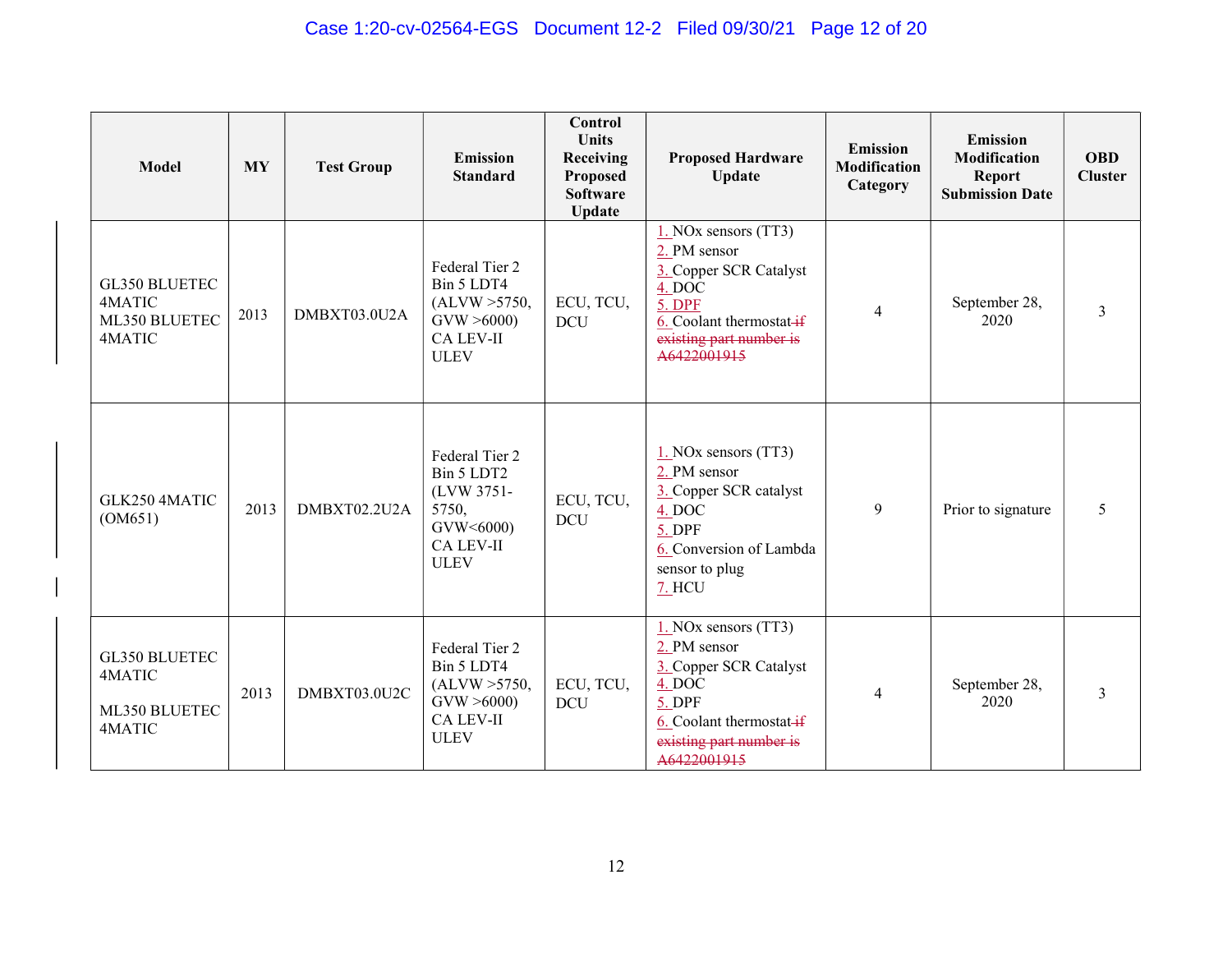| Model                                                                                                                                     | <b>MY</b> | <b>Test Group</b> | <b>Emission</b><br><b>Standard</b>                                                             | <b>Control</b><br><b>Units</b><br>Receiving<br>Proposed<br><b>Software</b><br><b>Update</b> | <b>Proposed Hardware</b><br><b>Update</b>                                                                                                                                             | <b>Emission</b><br><b>Modification</b><br>Category | <b>Emission</b><br>Modification<br><b>Report</b><br><b>Submission Date</b> | <b>OBD</b><br><b>Cluster</b> |
|-------------------------------------------------------------------------------------------------------------------------------------------|-----------|-------------------|------------------------------------------------------------------------------------------------|---------------------------------------------------------------------------------------------|---------------------------------------------------------------------------------------------------------------------------------------------------------------------------------------|----------------------------------------------------|----------------------------------------------------------------------------|------------------------------|
| S350 4MATIC                                                                                                                               | 2013      | DMBXV03.0U2A      | Federal Tier 2<br>Bin 5 LDV<br>CA LEV-II<br><b>ULEV</b>                                        | ECU, TCU,<br><b>DCU</b>                                                                     | 1. NOx sensors (TT3)<br>2. Copper SCR Catalyst<br>3. DOC<br>4. DPF<br>5. Conversion of Lambda<br>sensor to plug<br>6. Coolant thermostat-if<br>existing part number is<br>A6422001915 | 6                                                  | October<br>4November 8,<br>2021                                            | 3                            |
| Sprinter 6-cyl.<br>(OM642), 3.88T<br>and 4.53T<br>(Freightliner 2500,<br>Freightliner 3500,<br>Sprinter 2500 CDI,<br>Sprinter 3500<br>CDI | 2013      | DMBXT03.0HD1      | HDV1 (Federal<br>HD chassis<br>Class 2b GVW<br>8,501-10000)<br><b>CA LEV-II</b><br><b>ULEV</b> | ECU, TCU,<br>DCU,<br>Instrument<br>Cluster                                                  | $1.$ NOx sensors (TT3)<br>2. Copper SCR Catalyst<br>3. Instrument Cluster if<br>existing part number is<br>9069018200 or<br>9069018600                                                |                                                    | Prior to signature                                                         |                              |
| Sprinter 6-cyl.<br>(OM642), 5T<br>(Freightliner 3500,<br>Sprinter 3500<br>CDI)                                                            | 2013      | DMBXT03.0HD2      | HDV2 (Federal<br>HD chassis<br>Class 3 GVW<br>10001-14000)<br><b>CA LEV-II</b><br><b>ULEV</b>  | ECU, TCU,<br>DCU,<br>Instrument<br>Cluster                                                  | $1.$ NOx sensors (TT3)<br>2. Copper SCR Catalyst<br>3. Instrument Cluster if<br>existing part number is<br>9069018200 or<br>9069018600                                                | 1                                                  | Prior to signature                                                         |                              |
| E250 (OM651)<br>E250 4MATIC<br>(OM651)                                                                                                    | 2014      | EMBXJ02.2U2A      | Federal Tier 2<br>Bin 5 LDV<br><b>CA LEV-II</b><br><b>ULEV</b>                                 | ECU, TCU,<br><b>DCU</b>                                                                     | $1.$ NOx sensors (TT3)<br>2. PM sensor<br>3. Copper SCR Catalyst<br>4. DOC<br>5. DPF<br>6. Conversion of Lambda<br>sensor to plug                                                     | 12                                                 | November 2,<br>2020                                                        | 5                            |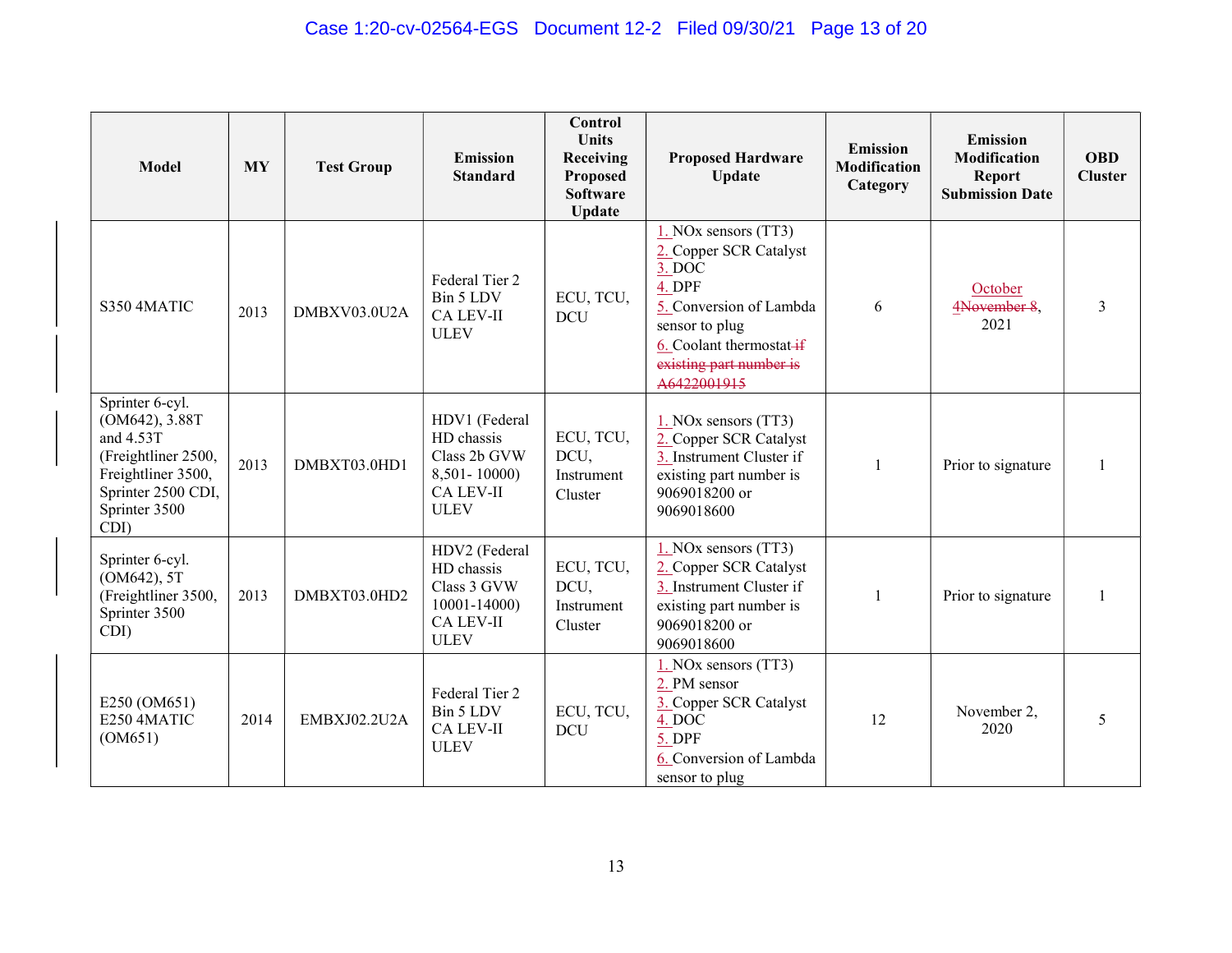| <b>Model</b>                                                                                                                               | <b>MY</b> | <b>Test Group</b> | <b>Emission</b><br><b>Standard</b>                                                                | Control<br><b>Units</b><br>Receiving<br>Proposed<br><b>Software</b><br><b>Update</b> | <b>Proposed Hardware</b><br><b>Update</b>                                                                                                                    | <b>Emission</b><br><b>Modification</b><br>Category | <b>Emission</b><br>Modification<br><b>Report</b><br><b>Submission Date</b>                                      | <b>OBD</b><br><b>Cluster</b> |
|--------------------------------------------------------------------------------------------------------------------------------------------|-----------|-------------------|---------------------------------------------------------------------------------------------------|--------------------------------------------------------------------------------------|--------------------------------------------------------------------------------------------------------------------------------------------------------------|----------------------------------------------------|-----------------------------------------------------------------------------------------------------------------|------------------------------|
| GL350 4MATIC<br>ML350 4MATIC                                                                                                               | 2014      | EMBXT03.0U2A      | Federal Tier 2<br>Bin 5 LDT4<br>(ALVW > 5750,<br>GVW > 6000<br><b>CA LEV-II</b><br><b>ULEV</b>    | ECU, TCU,<br><b>DCU</b>                                                              | $1.$ NOx sensors (TT3)<br>2. PM sensor<br>3. Copper SCR Catalyst<br>$4.$ DOC<br>5. DPF<br>6. Coolant thermostat if<br>existing part number is<br>A6422001915 | $\overline{\mathcal{A}}$                           | September 28,<br>2020                                                                                           | $\overline{3}$               |
| GLK250 (OM651)                                                                                                                             | 2014      | EMBXJ02.2U2A      | Federal Tier 2<br>Bin 5<br>LDV/LDT2<br><b>CA LEV-II</b><br><b>ULEV</b>                            | ECU, TCU,<br><b>DCU</b>                                                              | 1. DOC<br>$2.$ DPF<br>3. Copper SCR catalyst<br>4. NOx sensors (TT3)<br>5. PM sensor<br>6. Conversion of Lambda<br>sensor to plug                            | 9                                                  | Prior to signature                                                                                              | 5                            |
| Sprinter 4-cyl.<br>(OM651), 3.88T<br>and 4.53T<br>(Freightliner 2500,<br>Freightliner 3500,<br>Sprinter 2500 CDI,<br>Sprinter 3500<br>CDI) | 2014      | EMBXT02.2HD1      | HDV1 (Federal<br>HD chassis<br>Class 2b GVW<br>8501-10000)<br><b>CA LEV-III</b><br><b>ULEV250</b> | ECU, TCU,<br>DCU,<br>Instrument<br>Cluster                                           | NO <sub>x</sub> sensors (TT3)                                                                                                                                | 3                                                  | Within 30 Days of<br>approval of the<br>MY2020 4-cyl.<br>Sprinter, but no<br>later than<br>December 21,<br>2020 | $\mathfrak{D}$               |
| Sprinter 4-cyl.<br>(OM651), 5T<br>(Freightliner 3500,<br>Sprinter 3500<br>CDI)                                                             | 2014      | EMBXT02.2HD2      | HDV2 (Federal<br>HD chassis<br>Class 3 GVW<br>10001-14000)<br><b>CA LEV-III</b><br><b>ULEV400</b> | ECU, TCU,<br>DCU,<br>Instrument<br>Cluster                                           | NO <sub>x</sub> sensors (TT3)                                                                                                                                | 3                                                  | Within 30 Days of<br>approval of the<br>MY2020 4-cyl.<br>Sprinter, but no<br>later than<br>December 21,<br>2020 | 2                            |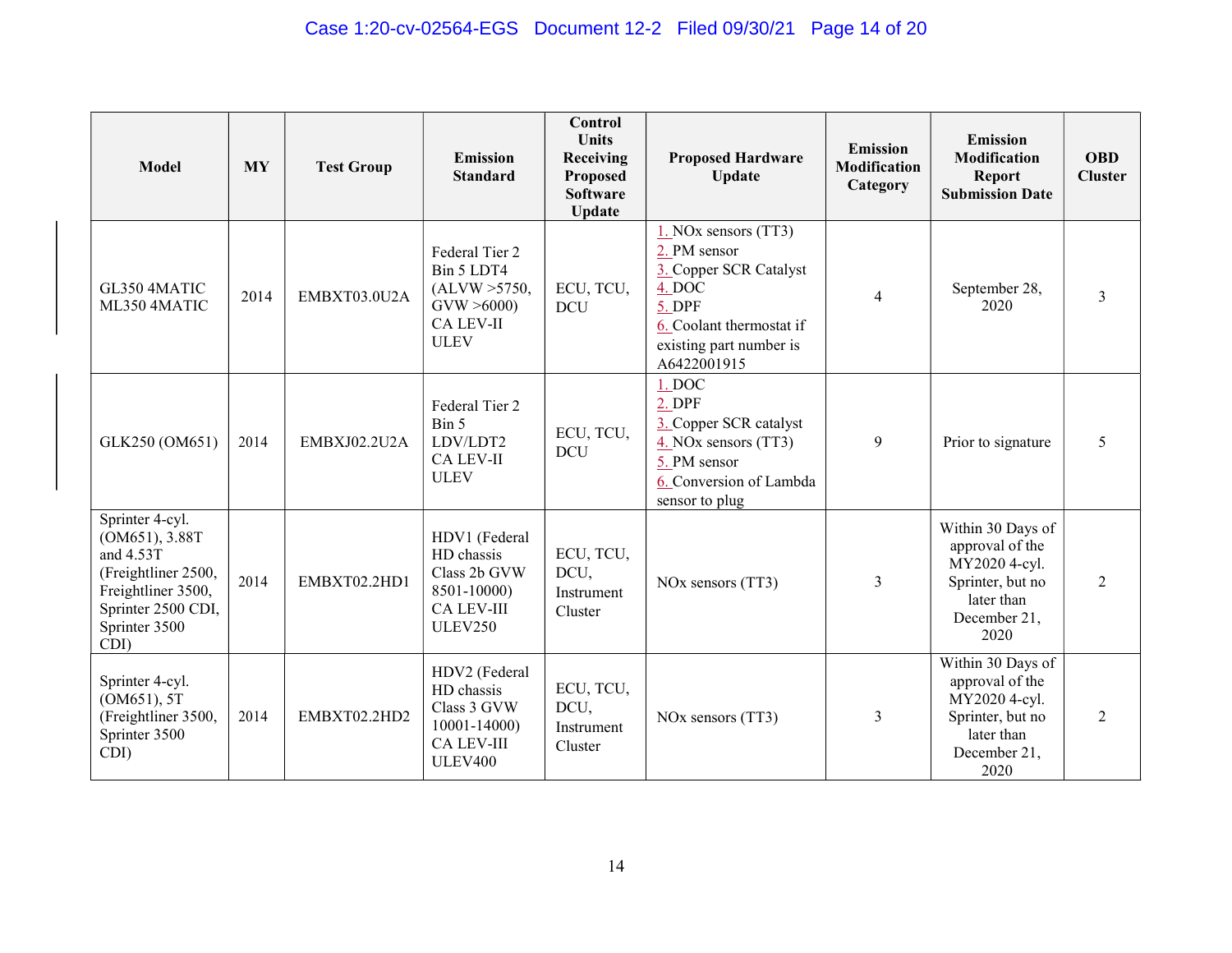| <b>Model</b>                                                                                                                               | <b>MY</b> | <b>Test Group</b> | <b>Emission</b><br><b>Standard</b>                                                             | <b>Control</b><br><b>Units</b><br>Receiving<br>Proposed<br><b>Software</b><br>Update | <b>Proposed Hardware</b><br><b>Update</b>                                                                                                                | <b>Emission</b><br><b>Modification</b><br>Category | <b>Emission</b><br>Modification<br><b>Report</b><br><b>Submission Date</b> | <b>OBD</b><br><b>Cluster</b> |
|--------------------------------------------------------------------------------------------------------------------------------------------|-----------|-------------------|------------------------------------------------------------------------------------------------|--------------------------------------------------------------------------------------|----------------------------------------------------------------------------------------------------------------------------------------------------------|----------------------------------------------------|----------------------------------------------------------------------------|------------------------------|
| Sprinter 6-cyl.<br>(OM642), 3.88T<br>and 4.53T<br>(Freightliner 2500,<br>Freightliner 3500,<br>Sprinter 2500 CDI,<br>Sprinter 3500<br>CDI) | 2014      | EMBXT03.0HD1      | HDV1 (Federal<br>HD chassis<br>Class 2b GVW<br>8501-10000)<br><b>CA LEV-II</b><br><b>ULEV</b>  | ECU, TCU,<br>DCU,<br>Instrument<br>Cluster                                           | $1.$ NOx sensors (TT3)<br>2. Copper SCR Catalyst<br>3. Instrument Cluster if<br>existing part number is<br>9069018200 or<br>9069018600                   | 1                                                  | Prior to signature                                                         |                              |
| Sprinter 6-cyl.<br>(OM642), 5T<br>(Freightliner 3500,<br>Sprinter 3500<br>CDI)                                                             | 2014      | EMBXT03.0HD2      | HDV2 (Federal<br>HD chassis<br>Class 3 GVW<br>10001-14000)<br><b>CA LEV-II</b><br><b>ULEV</b>  | ECU, TCU,<br>DCU,<br>Instrument<br>Cluster                                           | $1.$ NOx sensors (TT3)<br>2. Copper SCR Catalyst<br>3. Instrument Cluster if<br>existing part number is<br>9069018200 or<br>9069018600                   | 1                                                  | Prior to signature                                                         |                              |
| E250 (OM651)<br>E250 4MATIC<br>(OM651)                                                                                                     | 2015      | FMBXJ02.1U2A      | Federal Tier 2<br>Bin 5 LDV<br><b>CA LEV-II</b><br><b>ULEV</b>                                 | ECU, TCU,<br><b>DCU</b>                                                              | $1.$ NOx sensors (TT3)<br>2. PM sensor<br>3. Copper SCR Catalyst<br>4. DOC<br>5. DPF<br>6. Conversion of Lambda<br>sensor to plug                        | 12                                                 | November 2,<br>2020                                                        | 5                            |
| GL350                                                                                                                                      | 2015      | FMBXT03.0U2A      | Federal Tier 2<br>Bin 5 LDT4<br>(ALVW > 5750,<br>GVW > 6000<br><b>CA LEV-II</b><br><b>ULEV</b> | ECU, TCU,<br><b>DCU</b>                                                              | 1. NOx sensors (TT3)<br>2. PM sensor<br>3. Copper SCR Catalyst<br>4. DOC<br>5. DPF<br>6. Coolant thermostat if<br>existing part number is<br>A6422001915 | $\overline{4}$                                     | September 28,<br>2020                                                      | 3                            |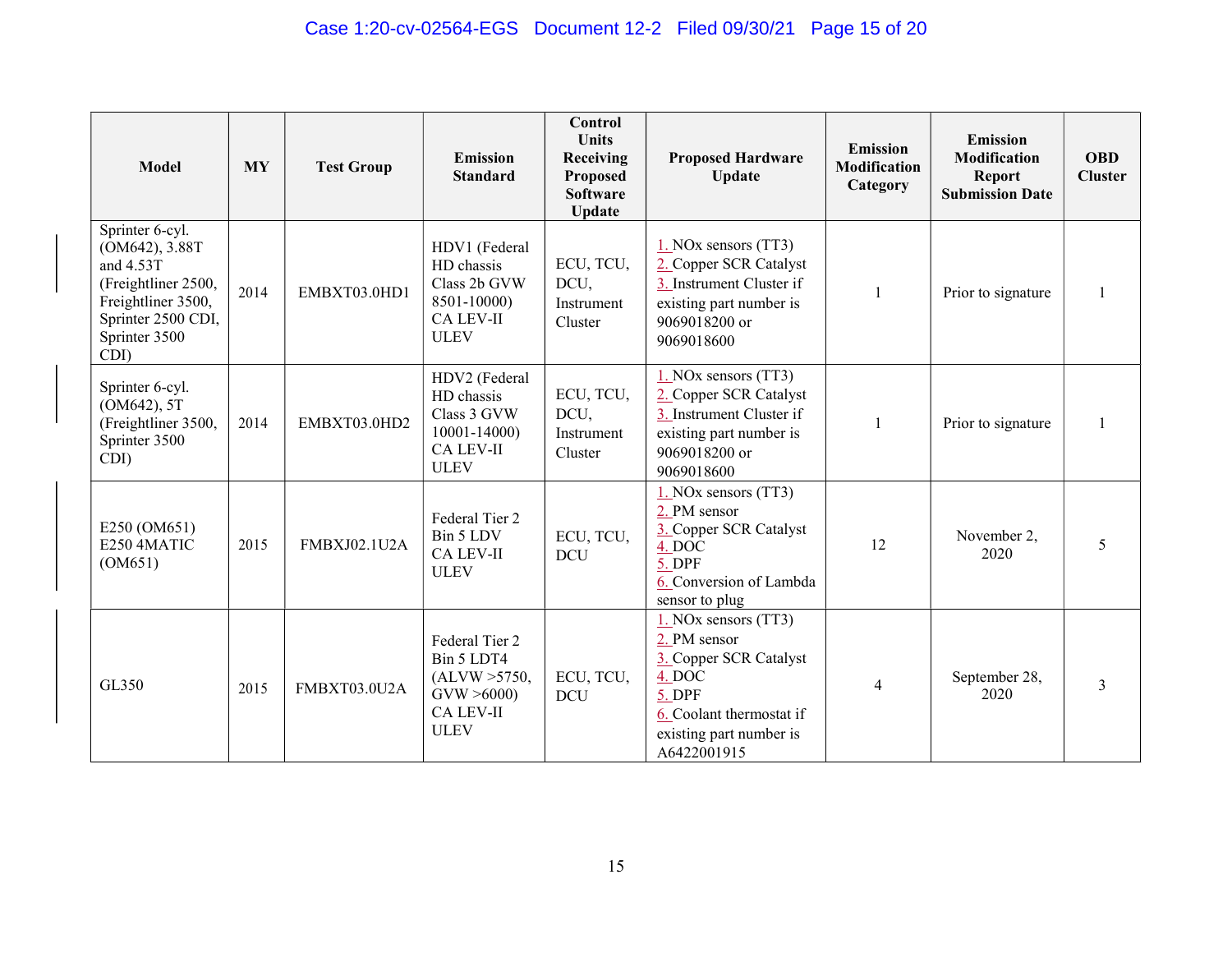| <b>Model</b>                                                                                                                               | <b>MY</b> | <b>Test Group</b>   | <b>Emission</b><br><b>Standard</b>                                                                   | <b>Control</b><br><b>Units</b><br>Receiving<br>Proposed<br><b>Software</b><br>Update | <b>Proposed Hardware</b><br><b>Update</b>                                                                                                                | <b>Emission</b><br><b>Modification</b><br>Category | <b>Emission</b><br>Modification<br><b>Report</b><br><b>Submission Date</b>                                      | <b>OBD</b><br><b>Cluster</b> |
|--------------------------------------------------------------------------------------------------------------------------------------------|-----------|---------------------|------------------------------------------------------------------------------------------------------|--------------------------------------------------------------------------------------|----------------------------------------------------------------------------------------------------------------------------------------------------------|----------------------------------------------------|-----------------------------------------------------------------------------------------------------------------|------------------------------|
| GLK250 (OM651)                                                                                                                             | 2015      | <b>FMBXJ02.1U2A</b> | Federal Tier 2<br>Bin 5<br>LDV/LDT2<br><b>CA LEV-II</b><br><b>ULEV</b>                               | ECU, TCU,<br><b>DCU</b>                                                              | 1. DOC<br>2. DPF<br>3. Copper SCR catalyst<br>$\frac{4.}{1.}$ NO <sub>x</sub> sensors (TT3)<br>5. PM sensor<br>6. Conversion of Lambda<br>sensor to plug | 9                                                  | Prior to signature                                                                                              | 5                            |
| ML250 (OM651)                                                                                                                              | 2015      | FMBXT02.1U2A        | Federal Tier 2<br>Bin 5 LDT3<br>(ALVW 3751-<br>5750, GVW<br>>6000<br>CA LEV-II<br><b>ULEV</b>        | ECU, TCU,<br><b>DCU</b>                                                              | 1. NOx sensors (TT3)<br>2. PM sensor<br>3. Copper SCR Catalyst<br>$\overline{4.}$ DOC<br>5. DPF<br>6. Conversion of Lambda<br>sensor to plug             | 11                                                 | Prior to signature                                                                                              | 5                            |
| Sprinter 4-cyl.<br>(OM651), 3.88T<br>and 4.53T<br>(Freightliner 2500,<br>Freightliner 3500,<br>Sprinter 2500 CDI,<br>Sprinter 3500<br>CDI) | 2015      | FMBXT02.1HD1        | HDV1 (Federal<br>HD chassis<br>Class 2b GVW<br>8501-10000)<br><b>CA LEV-III</b><br><b>ULEV250</b>    | ECU, TCU,<br>DCU,<br>Instrument<br>Cluster                                           | NO <sub>x</sub> sensors (TT3)                                                                                                                            | 3                                                  | Within 30 Days of<br>approval of the<br>MY2020 4-cyl.<br>Sprinter, but no<br>later than<br>December 21,<br>2020 | 2                            |
| Sprinter 4-cyl.<br>(OM651), 5T<br>(Freightliner 3500,<br>Sprinter 3500<br>CDI)                                                             | 2015      | FMBXT02.1HD2        | HDV2 (Federal<br>HD chassis<br>Class 3 GVW<br>$10001 - 14000$<br><b>CA LEV-III</b><br><b>ULEV400</b> | ECU, TCU,<br>DCU,<br>Instrument<br>Cluster                                           | NO <sub>x</sub> sensors (TT3)                                                                                                                            | 3                                                  | Within 30 Days of<br>approval of the<br>MY2020 4-cyl.<br>Sprinter, but no<br>later than<br>December 21,<br>2020 | 2                            |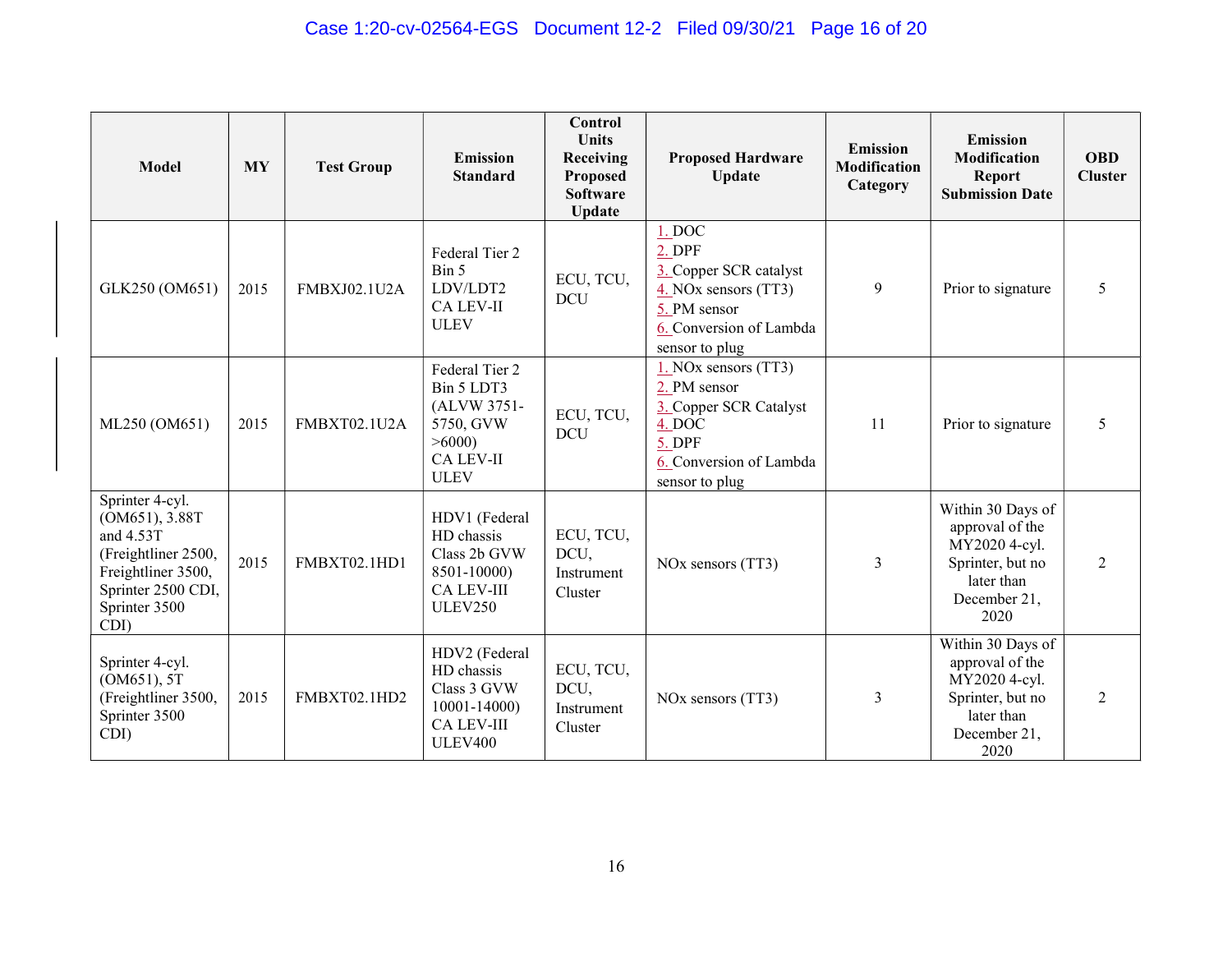| <b>Model</b>                                                                                                                               | <b>MY</b> | <b>Test Group</b> | Emission<br><b>Standard</b>                                                                      | Control<br><b>Units</b><br>Receiving<br>Proposed<br><b>Software</b><br><b>Update</b> | <b>Proposed Hardware</b><br><b>Update</b>      | <b>Emission</b><br><b>Modification</b><br>Category | <b>Emission</b><br>Modification<br><b>Report</b><br><b>Submission Date</b>                                      | <b>OBD</b><br><b>Cluster</b> |
|--------------------------------------------------------------------------------------------------------------------------------------------|-----------|-------------------|--------------------------------------------------------------------------------------------------|--------------------------------------------------------------------------------------|------------------------------------------------|----------------------------------------------------|-----------------------------------------------------------------------------------------------------------------|------------------------------|
| Sprinter 4-cyl.<br>(OM651), 3.88T<br>and 4.53T<br>(Freightliner 2500,<br>Freightliner 3500,<br>Sprinter 2500 CDI,<br>Sprinter 3500<br>CDI) | 2015      | FMBXT02.1HD3      | HDV1 (Federal<br>HD chassis<br>Class 2b GVW<br>8501-10000)<br><b>CA LEV-III</b><br>SULEV170      | ECU, TCU,<br>DCU,<br>Instrument<br>Cluster                                           | NO <sub>x</sub> sensors (TT3)                  | 3                                                  | Within 30 Days of<br>approval of the<br>MY2020 4-cyl.<br>Sprinter, but no<br>later than<br>December 21,<br>2020 | 2                            |
| Sprinter 4-cyl.<br>(OM651), 5T<br>(Freightliner 3500,<br>Sprinter 3500<br>CDI)                                                             | 2015      | FMBXT02.1HD4      | HDV2 (Federal<br>HD chassis<br>Class 3 GVW<br>$10001 - 14000$<br><b>CA LEV-III</b><br>SULEV230   | ECU, TCU,<br>DCU,<br>Instrument<br>Cluster                                           | NO <sub>x</sub> sensors (TT3)                  | 3                                                  | Within 30 Days of<br>approval of the<br>MY2020 4-cyl.<br>Sprinter, but no<br>later than<br>December 21,<br>2020 | 2                            |
| Sprinter 6-cyl.<br>(OM642), 3.88T<br>and 4.53T<br>(Freightliner 2500,<br>Freightliner 3500,<br>Sprinter 2500 CDI,<br>Sprinter 3500<br>CDI) | 2015      | FMBXT03.0HD1      | HDV1 (Federal<br>HD chassis<br>Class 2b GVW<br>8501-10000)<br><b>CA LEV-II</b><br><b>ULEV</b>    | ECU, TCU,<br>DCU,<br>Instrument<br>Cluster                                           | 1. NOx sensors (TT3)<br>2. Copper SCR Catalyst | 1                                                  | Prior to signature                                                                                              |                              |
| Sprinter 6-cyl.<br>(OM642), 5T<br>(Freightliner 3500,<br>Sprinter 3500<br>CDI)                                                             | 2015      | FMBXT03.0HD2      | HDV2 (Federal<br>HD chassis<br>Class 3 GVW<br>$10001 - 14000$<br><b>CA LEV-II</b><br><b>ULEV</b> | ECU, TCU,<br>DCU,<br>Instrument<br>Cluster                                           | 1. NOx sensors (TT3)<br>2. Copper SCR Catalyst |                                                    | Prior to signature                                                                                              |                              |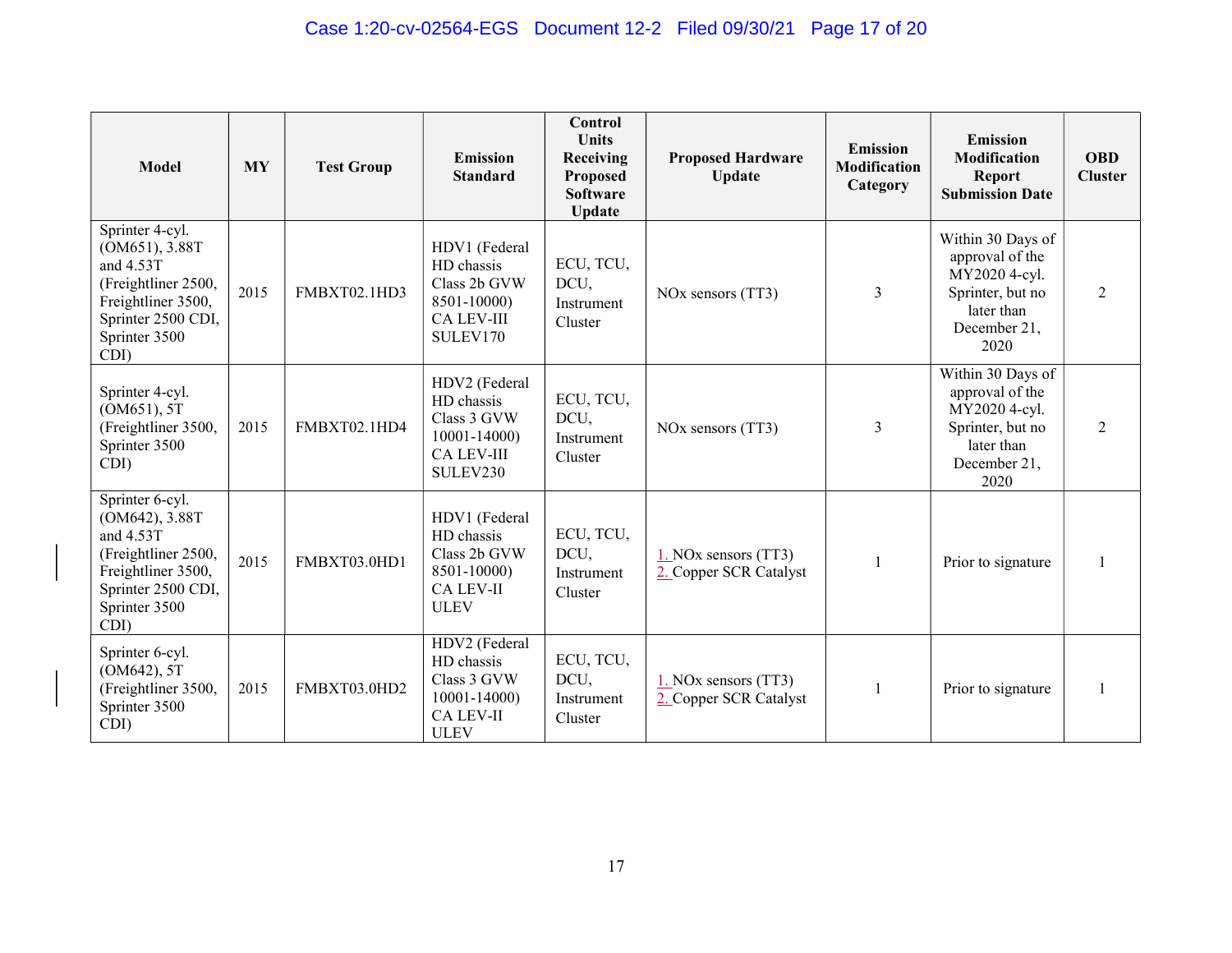| <b>Model</b>                                                                                | <b>MY</b> | <b>Test Group</b>   | <b>Emission</b><br><b>Standard</b>                                                             | Control<br><b>Units</b><br>Receiving<br><b>Proposed</b><br><b>Software</b><br><b>Update</b> | <b>Proposed Hardware</b><br><b>Update</b>                                                                                                                  | <b>Emission</b><br>Modification<br>Category | <b>Emission</b><br>Modification<br><b>Report</b><br><b>Submission Date</b> | <b>OBD</b><br><b>Cluster</b> |
|---------------------------------------------------------------------------------------------|-----------|---------------------|------------------------------------------------------------------------------------------------|---------------------------------------------------------------------------------------------|------------------------------------------------------------------------------------------------------------------------------------------------------------|---------------------------------------------|----------------------------------------------------------------------------|------------------------------|
| Sprinter 6-cyl.<br>(OM642), 3.88T<br>(Freightliner 2500<br>4x4, Sprinter 2500<br>$CDI$ 4x4) | 2015      | FMBXT03.0HD3        | HDV1 (Federal<br>HD chassis<br>Class 2b GVW<br>8501-10000)<br>CA LEV-II<br><b>ULEV</b>         | ECU, TCU,<br>DCU,<br>Instrument<br>Cluster                                                  | NO <sub>x</sub> sensors (TT3)                                                                                                                              | 1                                           | Prior to signature                                                         |                              |
| Sprinter 6-cyl.<br>(OM642), 5T<br>(Freightliner 3500<br>4x4, Sprinter 3500<br>$CDI$ 4x4)    | 2015      | FMBXT03.0HD4        | HDV2 (Federal<br>HD chassis<br>Class 3 GVW<br>$10001 - 14000$<br>CA LEV-II<br><b>ULEV</b>      | ECU, TCU,<br>DCU,<br>Instrument<br>Cluster                                                  | NO <sub>x</sub> sensors (TT3)                                                                                                                              | $\mathbf{1}$                                | Prior to signature                                                         |                              |
| E250 (OM651)<br>E250 4MATIC<br>(OM651)                                                      | 2016      | <b>GMBXV02.1U2B</b> | Federal Tier 2<br>Bin 5 LDV<br>CA LEV-II<br><b>ULEV</b>                                        | ECU, TCU,<br><b>DCU</b>                                                                     | $1.$ NOx sensors (TT3)<br>2. PM Sensor<br>3. Copper SCR Catalyst<br>4. DOC<br>5. DPF<br>6. Conversion of<br>Lambda sensor to plug                          | 12                                          | November 2,<br>2020                                                        | 5                            |
| <b>GL350 BLUETEC</b><br>4MATIC                                                              | 2016      | GMBXT03.0U2A        | Federal Tier 2<br>Bin 5 LDT4<br>(ALVW > 5750,<br>GVW > 6000<br><b>CA LEV-II</b><br><b>ULEV</b> | ECU, TCU,<br>DCU                                                                            | $1.$ NOx sensors (TT3)<br>2. PM sensor<br>3. Copper SCR Catalyst<br>4. DOC<br>5. DPF<br>6. Coolant thermostat if<br>existing part number is<br>A6422001915 | $\overline{4}$                              | September 28,<br>2020                                                      | 3                            |
| <b>GLE300 d</b><br>4MATIC (OM651)                                                           | 2016      | GMBXT02.1U2A        | Federal Tier 3<br><b>Bin 125</b><br><b>CA LEV-III</b><br>ULEV125                               | ECU, TCU,<br><b>DCU</b>                                                                     | $1.$ NOx sensors (TT3)<br>2. Conversion of Lambda<br>sensor to plug                                                                                        | 10                                          | Prior to signature                                                         | 5                            |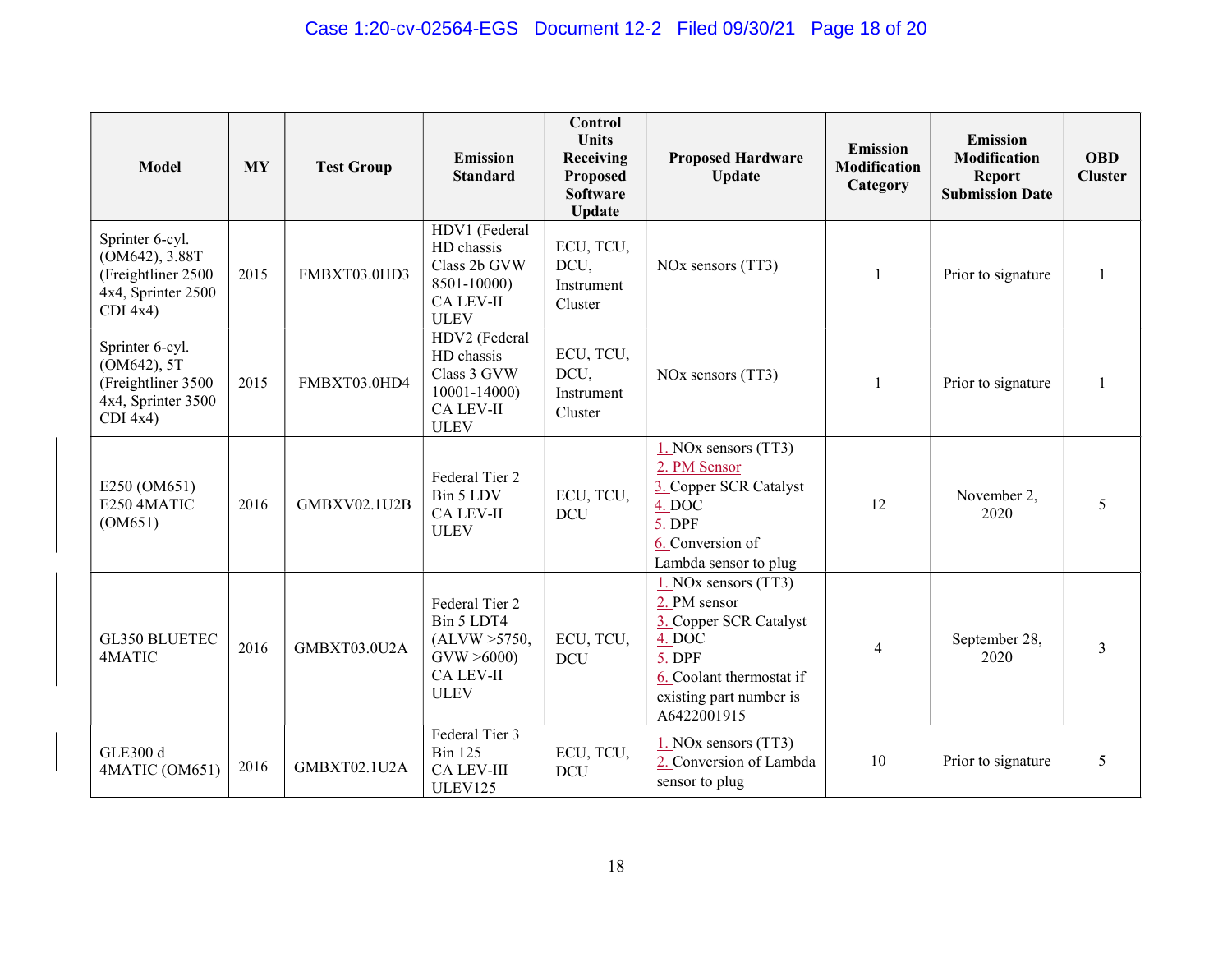| <b>Model</b>                                                                                                                               | <b>MY</b> | <b>Test Group</b> | <b>Emission</b><br><b>Standard</b>                                                                | Control<br><b>Units</b><br>Receiving<br>Proposed<br><b>Software</b><br><b>Update</b> | <b>Proposed Hardware</b><br><b>Update</b> | <b>Emission</b><br><b>Modification</b><br>Category | <b>Emission</b><br>Modification<br><b>Report</b><br><b>Submission Date</b>                                      | <b>OBD</b><br><b>Cluster</b> |
|--------------------------------------------------------------------------------------------------------------------------------------------|-----------|-------------------|---------------------------------------------------------------------------------------------------|--------------------------------------------------------------------------------------|-------------------------------------------|----------------------------------------------------|-----------------------------------------------------------------------------------------------------------------|------------------------------|
| Sprinter 4-cyl.<br>(OM651), 3.88T<br>and 4.53T<br>(Freightliner 2500,<br>Freightliner 3500,<br>Sprinter 2500 CDI,<br>Sprinter 3500<br>CDI) | 2016      | GMBXT02.1HD1      | HDV1 (Federal<br>HD chassis<br>Class 2b GVW<br>8501-10000)<br><b>CA LEV-III</b><br><b>ULEV250</b> | ECU, TCU,<br>DCU,<br>Instrument<br>Cluster                                           | NO <sub>x</sub> sensors (TT3)             | 3                                                  | Within 30 Days of<br>approval of the<br>MY2020 4-cyl.<br>Sprinter, but no<br>later than<br>December 21,<br>2020 | 2                            |
| Sprinter 4-cyl.<br>(OM651), 5T<br>(Freightliner 3500,<br>Sprinter 3500<br>CDI)                                                             | 2016      | GMBXT02.1HD2      | HDV2 (Federal<br>HD chassis<br>Class 3 GVW<br>10001-14000)<br><b>CA LEV-III</b><br><b>ULEV400</b> | ECU, TCU,<br>DCU,<br>Instrument<br>Cluster                                           | NO <sub>x</sub> sensors (TT3)             | 3                                                  | Within 30 Days of<br>approval of the<br>MY2020 4-cyl.<br>Sprinter, but no<br>later than<br>December 21,<br>2020 | 2                            |
| Sprinter 4-cyl.<br>(OM651), 3.88T<br>and 4.53T<br>(Freightliner 2500,<br>Freightliner 3500,<br>Sprinter 2500 CDI,<br>Sprinter 3500<br>CDI) | 2016      | GMBXT02.1HD3      | HDV1 (Federal<br>HD chassis<br>Class 2b GVW<br>8501-10000)<br><b>CA LEV-III</b><br>SULEV170       | ECU, TCU,<br>DCU,<br>Instrument<br>Cluster                                           | NO <sub>x</sub> sensors (TT3)             | 3                                                  | Within 30 Days of<br>approval of the<br>MY2020 4-cyl.<br>Sprinter, but no<br>later than<br>December 21,<br>2020 | 2                            |
| Sprinter 4-cyl.<br>(OM651), 5T<br>(Freightliner 3500,<br>Sprinter 3500<br>CDI)                                                             | 2016      | GMBXT02.1HD4      | HDV2 (Federal<br>HD chassis<br>Class 3 GVW<br>10001-14000)<br><b>CA LEV-III</b><br>SULEV230       | ECU, TCU,<br>DCU,<br>Instrument<br>Cluster                                           | NO <sub>x</sub> sensors (TT3)             | 3                                                  | Within 30 Days of<br>approval of the<br>MY2020 4-cyl.<br>Sprinter, but no<br>later than<br>December 21,<br>2020 | 2                            |